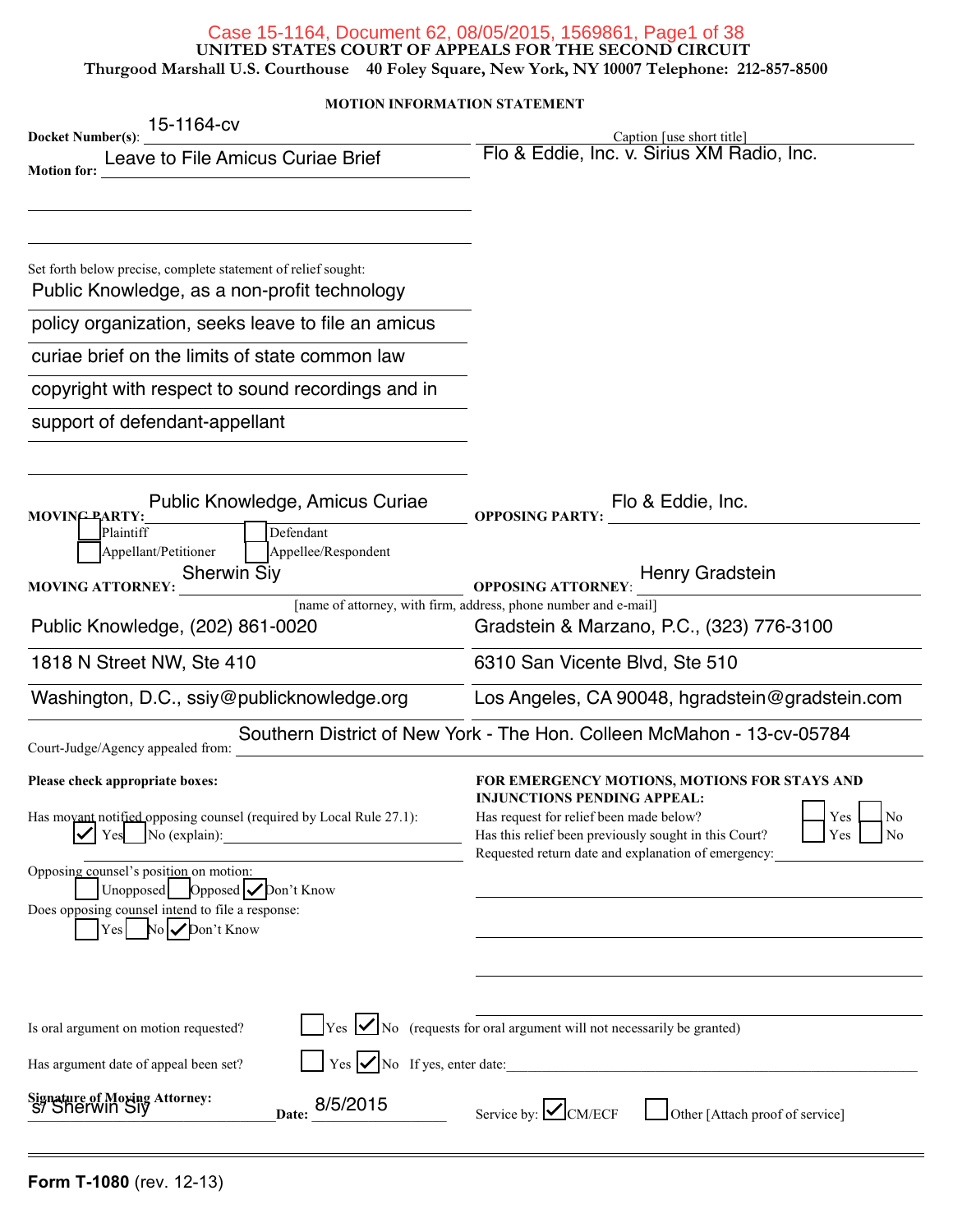## **UNITED STATES COURT OF APPEALS FOR THE SECOND CIRCUIT**

No. 15-1164-cv

FLO & EDDIE, INC., a California Corporation, individually and on behalf of all others similarly situated,

*Plaintiff-Appellee*,

v.

SIRIUS XM RADIO, INC., a Delaware Corporation,

*Defendant-Appellant*.

On Appeal from the United States District Court for the Southern District of New York

# **MOTION OF PUBLIC KNOWLEDGE FOR LEAVE TO FILE** *AMICUS CURIAE* **BRIEF**

Public Knowledge respectfully moves for leave to file an amicus curiae brief in the above-identified appeal, pursuant to Federal Rule of Appellate Procedure 29(a). The brief has been tendered herewith. Defendant-Appellant consents to the filing of this brief; Plaintiff-Appellee opposes. Public Knowledge is a nonprofit technology policy organization that promotes freedom of expression, an open Internet, and access to affordable communications tools and creative works. Public Knowledge advocates for balanced intellectual property policies that ensure that the public can access knowledge while protecting the legitimate interests of authors by engaging in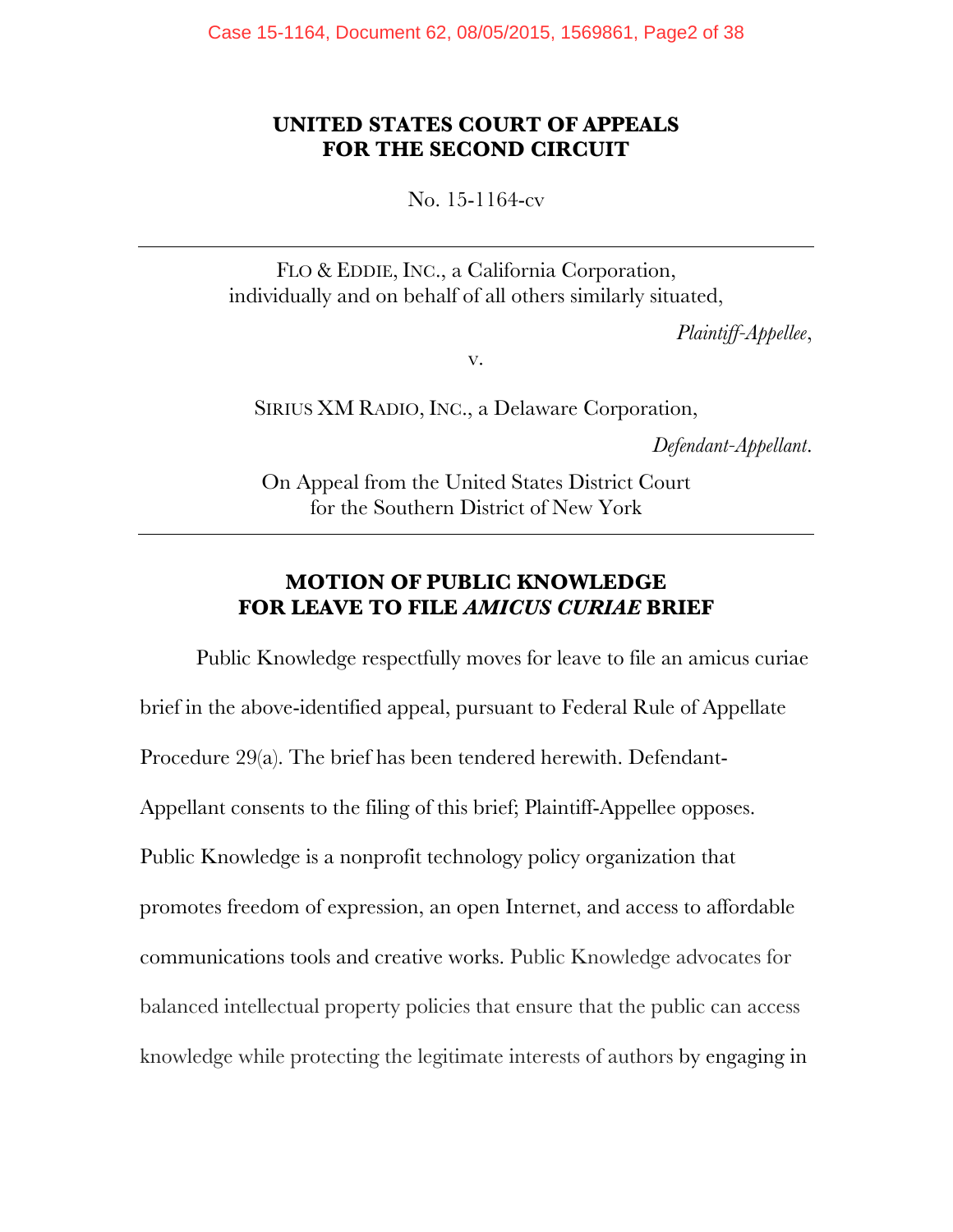#### Case 15-1164, Document 62, 08/05/2015, 1569861, Page3 of 38

activities including filing amicus curiae briefs in cases of significance in relevant areas of law.

Defining the proper scope of an author's exclusive rights in sound recordings under state common law is an issue of critical importance in copyright law and the public interest. As explained in this brief, a common law right of public performance is irreconcilable with the history of the development of copyright law. Neither the development of the federal statutory regime nor New York State's common law around the protection of sound recordings suggests that a state common law exclusive right of public performance attaches to those sound recordings.

The lower court's decision upends decades of understanding as to the scope of copyright protections in the sound recordings protected under state law. The public has a strong interest in how the scope of access-limiting and cost-increasing exclusive rights is expanded. Public Knowledge's brief presents that perspective, detailing how expansions of copyright and copyright-like protections have historically been made in measured steps, a process which the lower court seeks to pre-empt from the bench.

Public Knowledge has filed numerous amicus briefs on the topics of copyright law and policy before this Court, including *Authors Guild v. Google, Inc.*, 954 F. Supp. 2d 282 (S.D.N.Y. 2013), *appeal docketed*, No. 13-4829 (2d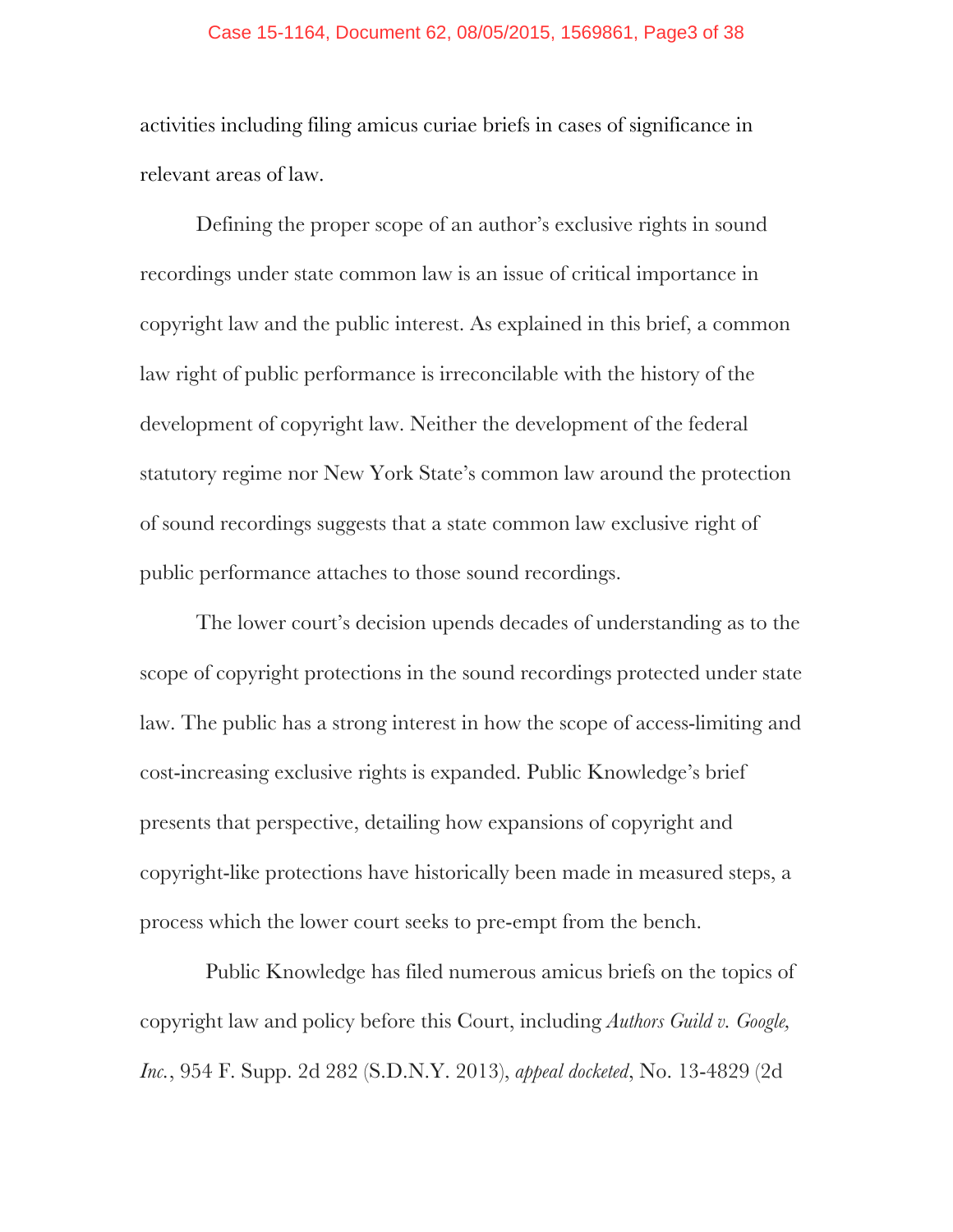Cir. 2014); *John Wiley & Sons, Inc. v. Kirtsaeng*, 654 F.3d 210 (2d Cir. 2011); and *Cartoon Network, LP v. CSC Holdings, Inc.*, 536 F.3d 121 (2d Cir. 2008). Public Knowledge has similar filed amicus briefs before the Supreme Court in copyright issues of substantial policy import, such as *American Broadcasting Cos., Inc. v. Aereo, Inc.*, [TKTK] 134 S. Ct. 2498 (2014); *Kirtsaeng v. John Wiley & Sons, Inc.*, [TKTK]133 S.Ct. 1351 (2012); *Golan v. Holder*, [TKTK] 132 S. Ct. 873 (2012); and *Costco Wholesale Corp. v. Omega, S.A.*, 562 U.S. 40 (2010).

Accordingly, Public Knowledge, through this amicus curiae brief, will provide a valuable and unique perspective on this case drawn from its extensive expertise in copyright law. Leave to file is respectfully requested.

Dated: August 5, 2015 By: /s/ Sherwin Siy

Sherwin Siy John Bergmayer Raza Panjwani PUBLIC KNOWLEDGE 1818 N St. NW Suite 410 Washington, DC 20036

*Attorneys for Amicus Curiae Public Knowledge*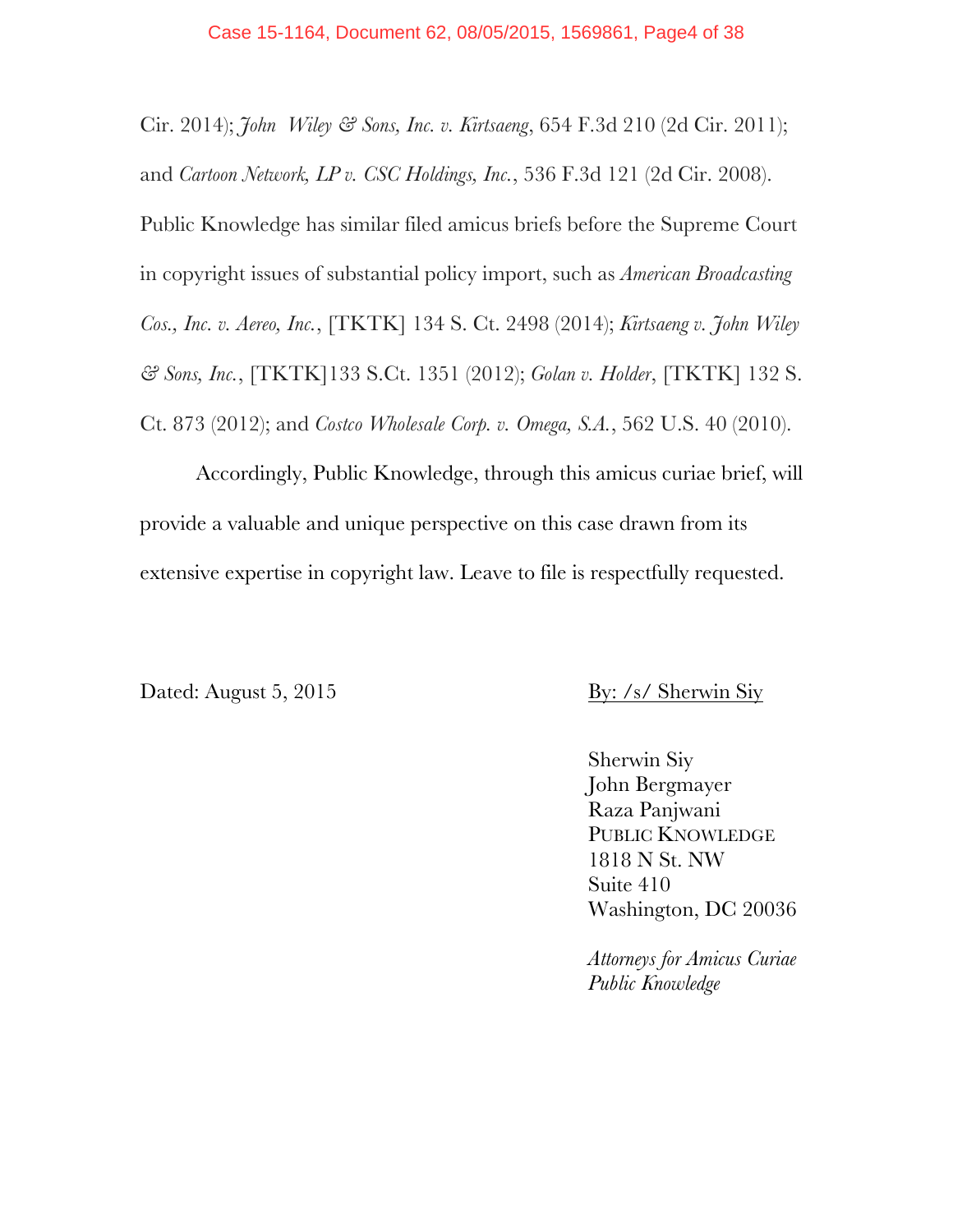# 15-1164-cv

# **UNITED STATES COURT OF APPEALS FOR THE SECOND CIRCUIT**

FLO & EDDIE, INC., a California Corporation, individually and on behalf of all others similarly situated,

*Plaintiff-Appellee*,

v.

SIRIUS XM RADIO, INC., a Delaware Corporation,

*Defendant-Appellant*.

On Appeal from the United States District Court for the Southern District of New York

# **BRIEF OF AMICUS CURIAE PUBLIC KNOWLEDGE IN SUPPORT OF APPELLANT**

Sherwin Siy John Bergmayer Raza Panjwani Public Knowledge 1818 N St. NW Suite 410 Washington, DC 20036 Telephone: (202) 861-0020 ssiy@publicknowledge.org

August 5, 2015

*Attorneys for Amicus Curiae*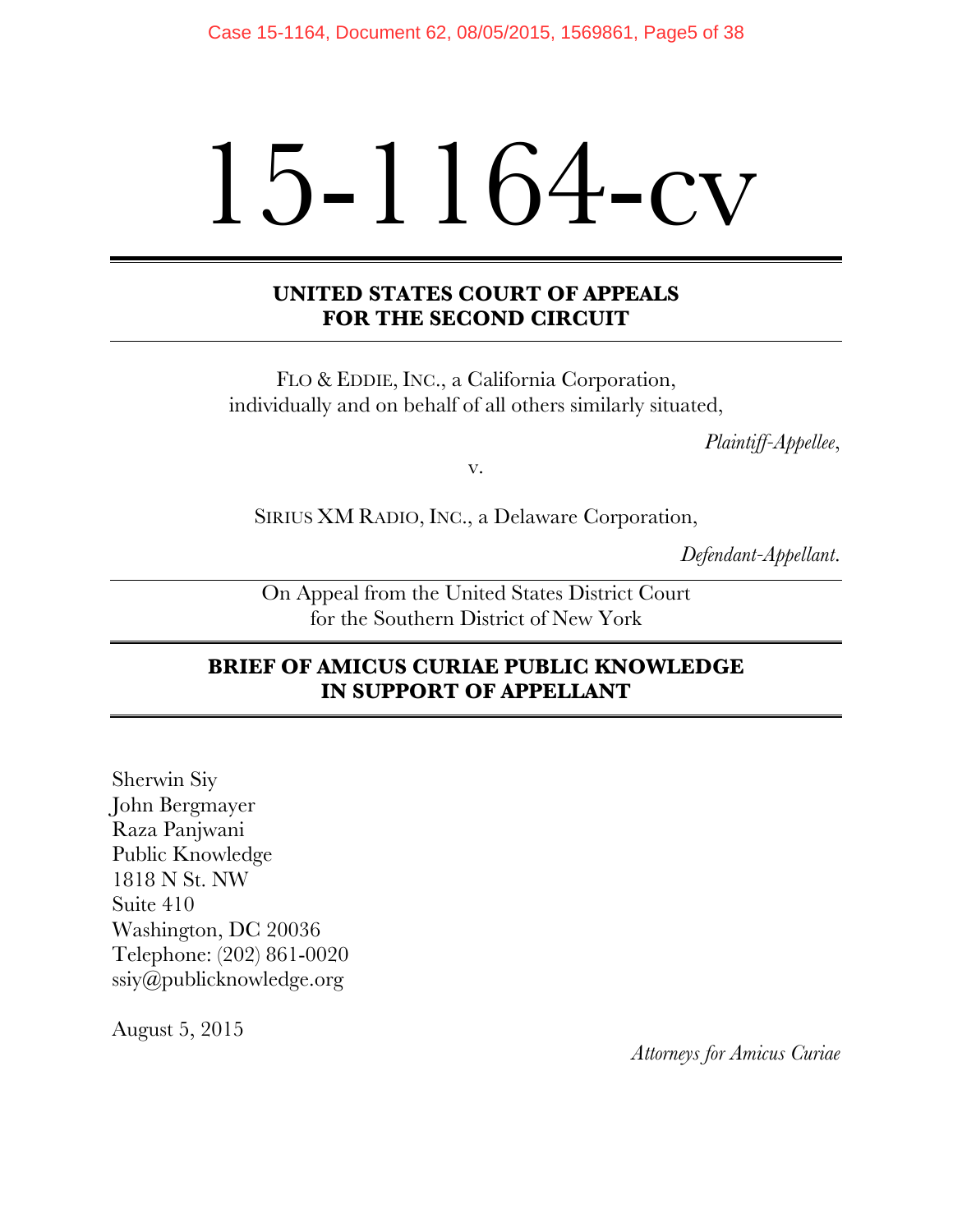# **CORPORATE DISCLOSURE STATEMENT**

Pursuant to Rule 26.1 of the Federal Rules of Appellate Procedure, *Amicus Curiae* Public Knowledge states that it does not have a parent corporation and that no publicly held company owns 10% or more of its stock.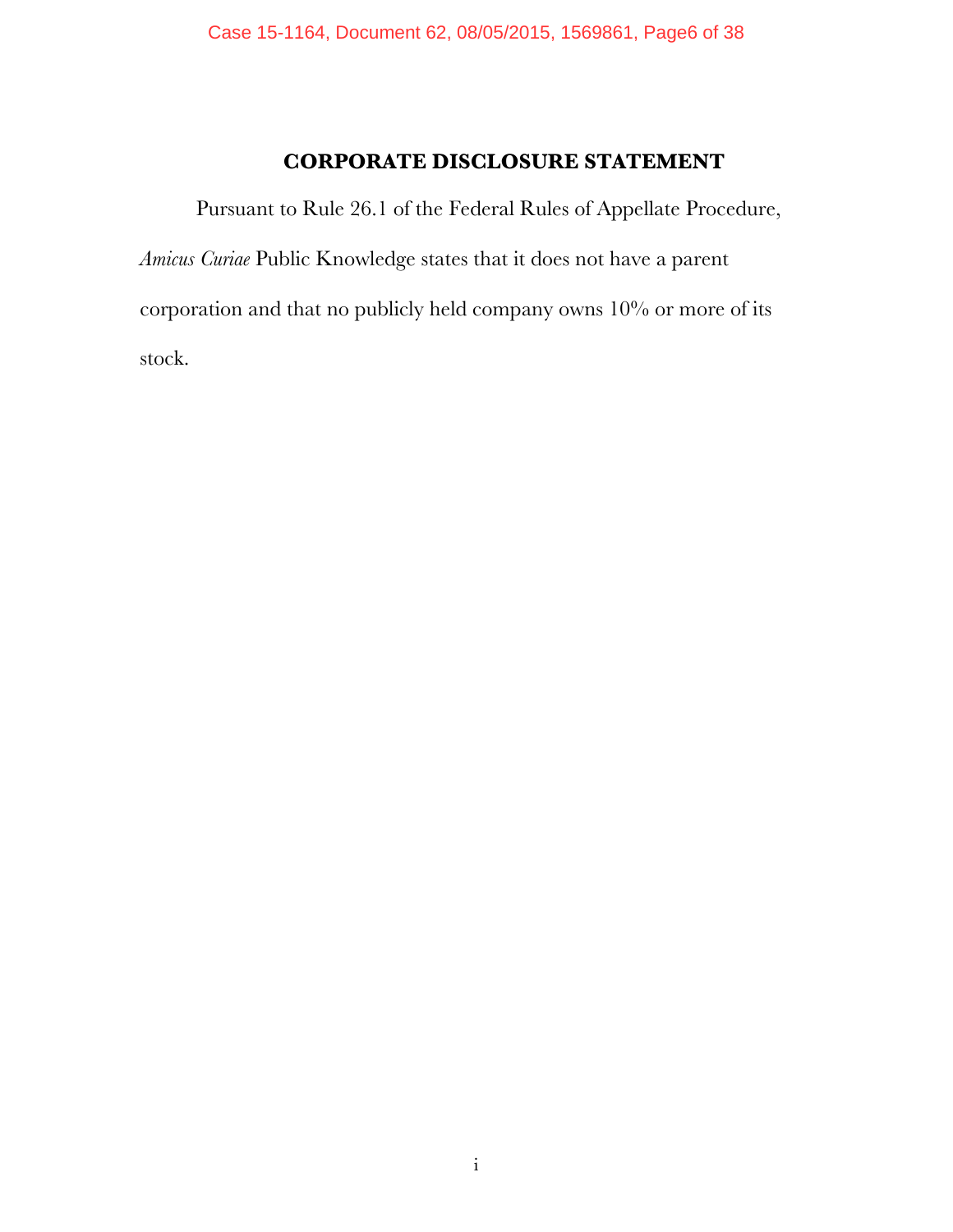# **TABLE OF CONTENTS**

| A Common Law Right of Public Performance in Sound Recordings is<br>Ι.<br>Irreconcilable with the Structure and History of the Copyright Act5 |  |
|----------------------------------------------------------------------------------------------------------------------------------------------|--|
| Statutory History of the DPRA Demonstrates the Creation<br>A.<br>of a New Right, not the Recognition of an Existing                          |  |
| The History of the Sound Recordings Act of 1971 Shows<br>B.<br>that Exclusive Rights Are Not Naturally Bundled                               |  |
| Public Performance Rights Were Initially Granted Only to<br>$\mathbf{C}$ .                                                                   |  |
| New York Common Law Does Not Clearly Recognize a Public<br>П.                                                                                |  |
| Without Engaging in Judicial Legislation, Courts Cannot Force Into<br>Ш.<br>Place a Common Law Regime That Is Consonant With Existing Law    |  |
| The Highly Specific, Regulatory Nature of the Digital<br>A.<br>Performance Rights Act Demonstrates Its Non-Common                            |  |
| Other, Later-Recognized Types of Intellectual Property<br>B.<br>Clearly Do Not Create or Indicate Parallel Common                            |  |
| C. Later-Recognized Exclusive Rights, Such as the Display<br>Right, Also Do Not Create Parallel Common Law Rights 22                         |  |
| The Presumption that Appropriate Limitations to a Common Law<br>IV.<br>Right Could be Crafted to Match the Federal Right Requires Judicial   |  |
|                                                                                                                                              |  |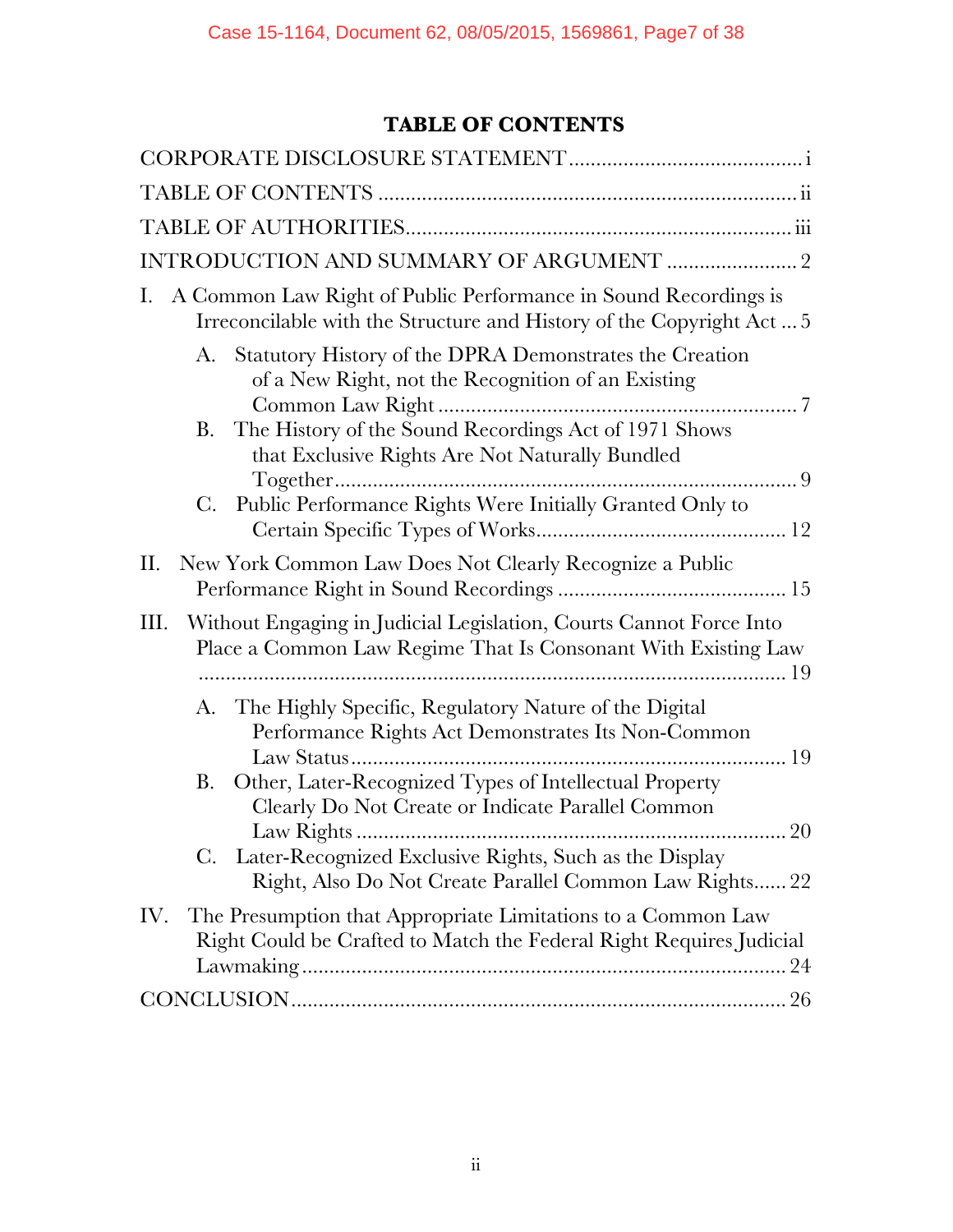# **TABLE OF AUTHORITIES**

# **Cases**

| Capitol Records, Inc. v. Naxos of America, Inc., 830 N.E.2d 250 (N.Y. 2005)  18                                                           |
|-------------------------------------------------------------------------------------------------------------------------------------------|
| EMI Records, Ltd. v. Premise Media Corp., 2008 WL 5027245, 89 U.S.P.Q.2d                                                                  |
| Flo & Eddie, Inc. v. Sirius XM Radio, Inc., 62 F. Supp. 3d 325 (S.D.N.Y. 2014).                                                           |
| Flo & Eddie, Inc. v. Sirius XM Radio, Inc., No. 13-5784, 2014 WL 7178134<br>(S.D.N.Y. Dec. 12, 2014) (on motion for reconsideration).  19 |
| Fortnightly Corp. v. United Artists Television, Inc., 392 U.S. 390 (1968) 21                                                              |
| Metropolitan Opera Ass'n, Inc., v. Wagner-Nichols Recorder Corp., 199 Misc. 786                                                           |
|                                                                                                                                           |
| RCA Mfg. Co. v. Whiteman, 114 F.2d 86 (2d Cir. 1940) 19, 20                                                                               |
| Teleprompter Corp. v. Columbia Broadcasting System, Inc., 415 U.S. 394 (1974) 21                                                          |
|                                                                                                                                           |
| <b>Statutes</b>                                                                                                                           |
|                                                                                                                                           |
|                                                                                                                                           |
|                                                                                                                                           |
|                                                                                                                                           |
|                                                                                                                                           |
|                                                                                                                                           |
|                                                                                                                                           |
|                                                                                                                                           |
|                                                                                                                                           |
|                                                                                                                                           |
| Copyright Act of 1909, Pub. L. No. 60-349, § 1(e), 35 Stat. 1075.  15                                                                     |
| Copyright Act of 1909, Pub. L. No. 60-349, § 5, 35 Stat. 1075.  14                                                                        |
| Digital Performance Right in Sound Recordings Act, Pub. L. No. 104-39,                                                                    |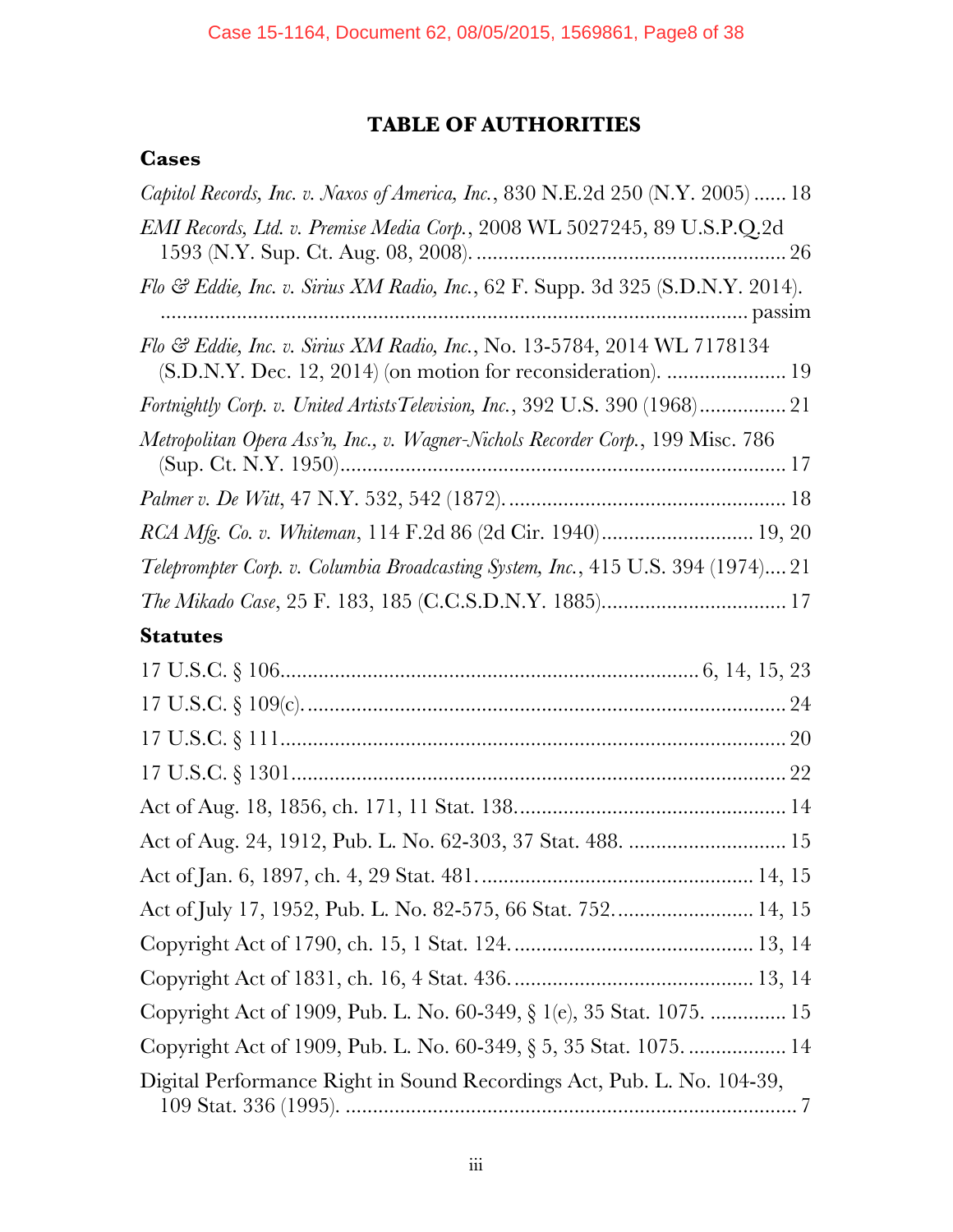| Semiconductor Chip Protection Act of 1984 (SCPA), Pub. L. No. 98–620,                                                                                           |
|-----------------------------------------------------------------------------------------------------------------------------------------------------------------|
| Sound Recordings Act of 1971, Pub L. No. 92-140, § 1, 85 Stat. 391 11, 12                                                                                       |
| <b>Legislative History</b>                                                                                                                                      |
| Conference Report on the Copyright Act of 1976, H.R. Rep. No. 94-1733,                                                                                          |
| House Report on the Copyright Act of 1976, H.R. Rep. No. 94-1476 (1976).                                                                                        |
| House Report on the Digital Performance Right in Sound Recordings Act,                                                                                          |
| House Report on the Semiconductor Chip Protection Act of 1984, H.R.                                                                                             |
| Senate Report on Sound Recordings Act of 1971, S. Rep. No. 92-72 (1971).                                                                                        |
| <b>Other Authorities</b>                                                                                                                                        |
| Ben Sisario, Old Songs Generate New Cash for Artists, N.Y. TIMES (Dec. 28,                                                                                      |
| Les Watkins, Note, The Digital Performance Right in Sound Recordings Act of 1995:<br>Delicate Negotiations, Inadequate Protection, 20 Colum.-VLAJ.L. & ARTS 323 |
|                                                                                                                                                                 |
|                                                                                                                                                                 |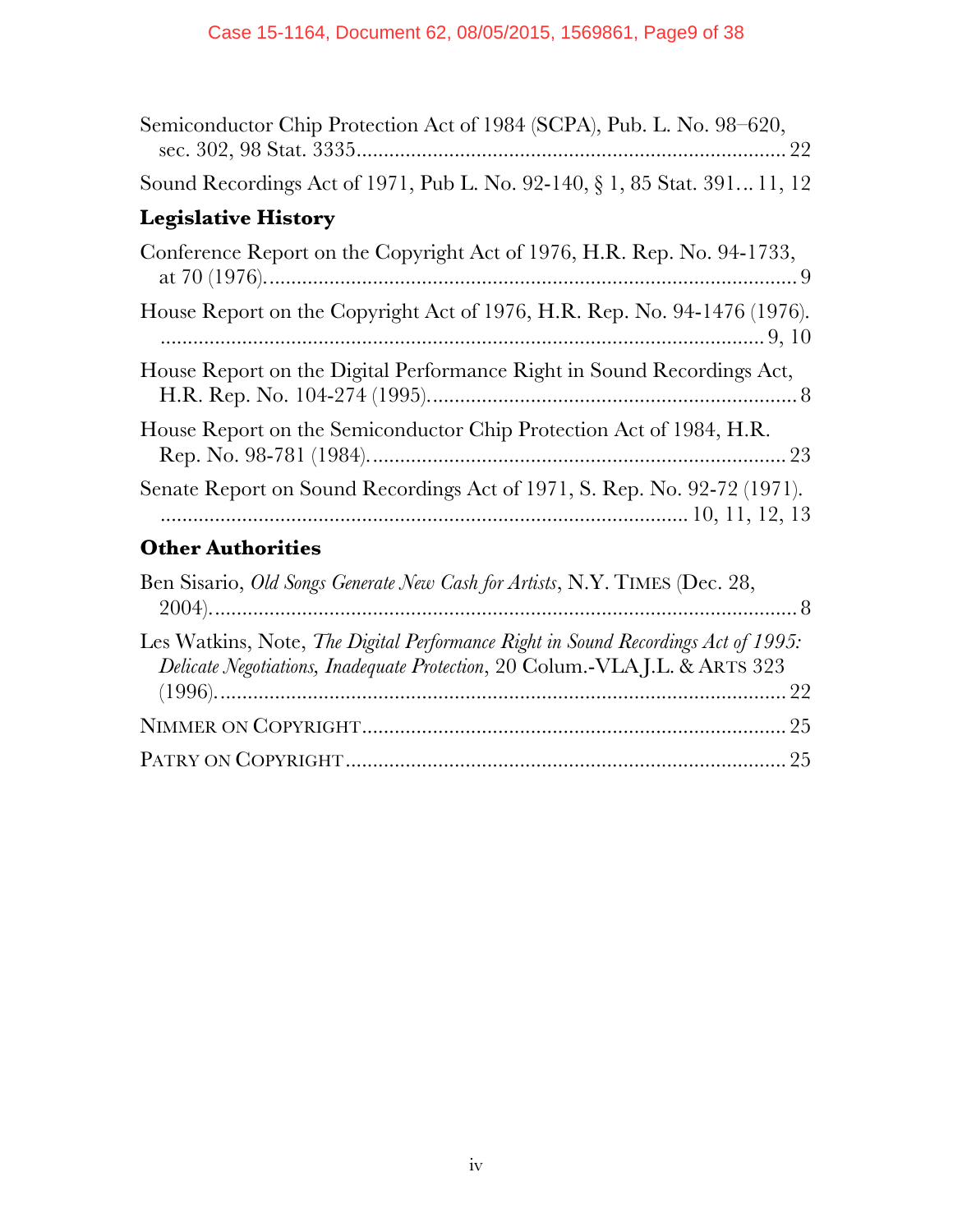#### **STATEMENT OF INTEREST1**

*Amicus Curiae* Public Knowledge submits this brief pursuant to Fed. R. App. P. 29. Public Knowledge is a non-profit public interest organization that defends consumer rights in the emerging digital culture. Public Knowledge promotes balanced intellectual property policies that ensure that the public can access knowledge while protecting the legitimate interests of authors.

Public Knowledge has filed numerous amicus briefs on the topics of copyright law and policy before this Court, including *Authors Guild v. Google, Inc.*, 954 F. Supp. 2d 282 (S.D.N.Y. 2013), *appeal docketed*, No. 13-4829 (2d Cir. 2014); *John Wiley & Sons, Inc. v. Kirtsaeng*, 654 F.3d 210 (2d Cir. 2011); and *Cartoon Network, LP v. CSC Holdings, Inc.*, 536 F.3d 121 (2d Cir. 2008). Public Knowledge has similarly filed amicus briefs before the Supreme Court in copyright issues of substantial policy import, such as *American Broadcasting Cos., Inc. v. Aereo, Inc.*, 134 S. Ct. 2498 (2014); *Kirtsaeng v. John Wiley & Sons, Inc.*, 133 S.Ct. 1351 (2012); *Golan v. Holder*, 132 S. Ct. 873 (2012); and *Costco Wholesale Corp. v. Omega, S.A.*, 562 U.S. 40 (2010).

!!!!!!!!!!!!!!!!!!!!!!!!!!!!!!!!!!!!!!!!!!!!!!!!!!!!!!!

<sup>&</sup>lt;sup>1</sup> No party's counsel authored this brief in whole or in part. Neither any party nor any party's counsel contributed money that was intended to fund preparing or submitting this brief. No person other than *amicus*, its members, or its counsel contributed money that was intended to fund preparing or submitting this brief.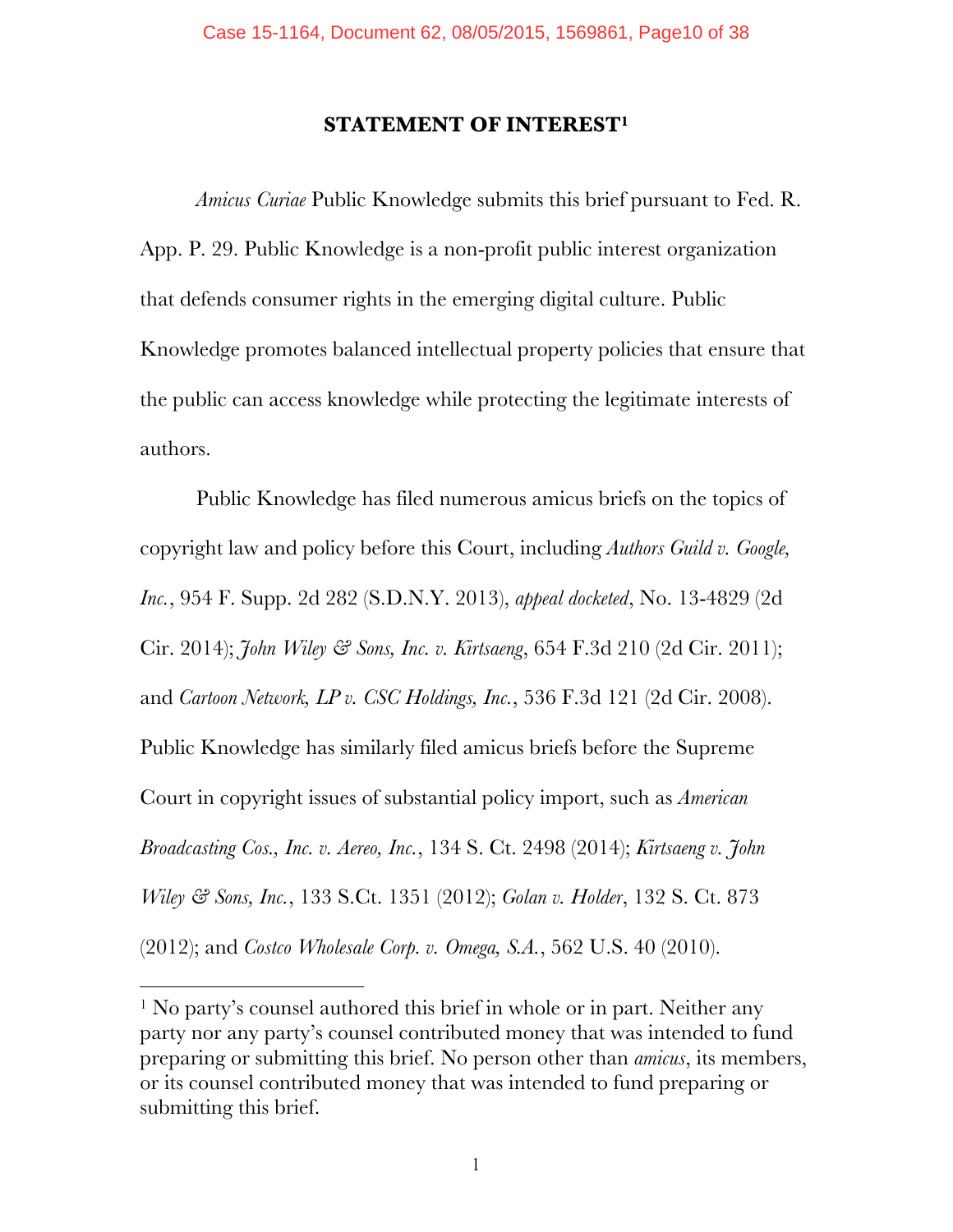Public Knowledge is concerned in this case with the appropriate boundaries of the exclusive rights granted by copyright, ensuring that the power of copyright law be restrained from potential overreach and abuse by better defining its reach. Within Congress, a number of complex copyright issues are being actively debated, including the scope of sound recording rights; the potential federalization of pre-1972 sound recording copyrights; statutory licenses for musical works and sound recordings; and antitrust scrutiny of several industries in the sound recording business. Radically altering the scope of rights, as the district court has below, could upend many of the existing discussions and potential for reform.

#### **INTRODUCTION AND SUMMARY OF ARGUMENT**

If there were a New York common law public performance right in sound recordings, either of two things must be true: either it was always present (though unlitigated and unstated) within the law, or it was created in New York jurisprudence—either sometime in the past or in the district court's decision below. However, neither of these can be the case.

The opinion below presumes that the common law contains a preexisting, comprehensive set of exclusive rights that applies automatically to any form of creative expression. This is untrue: the various types of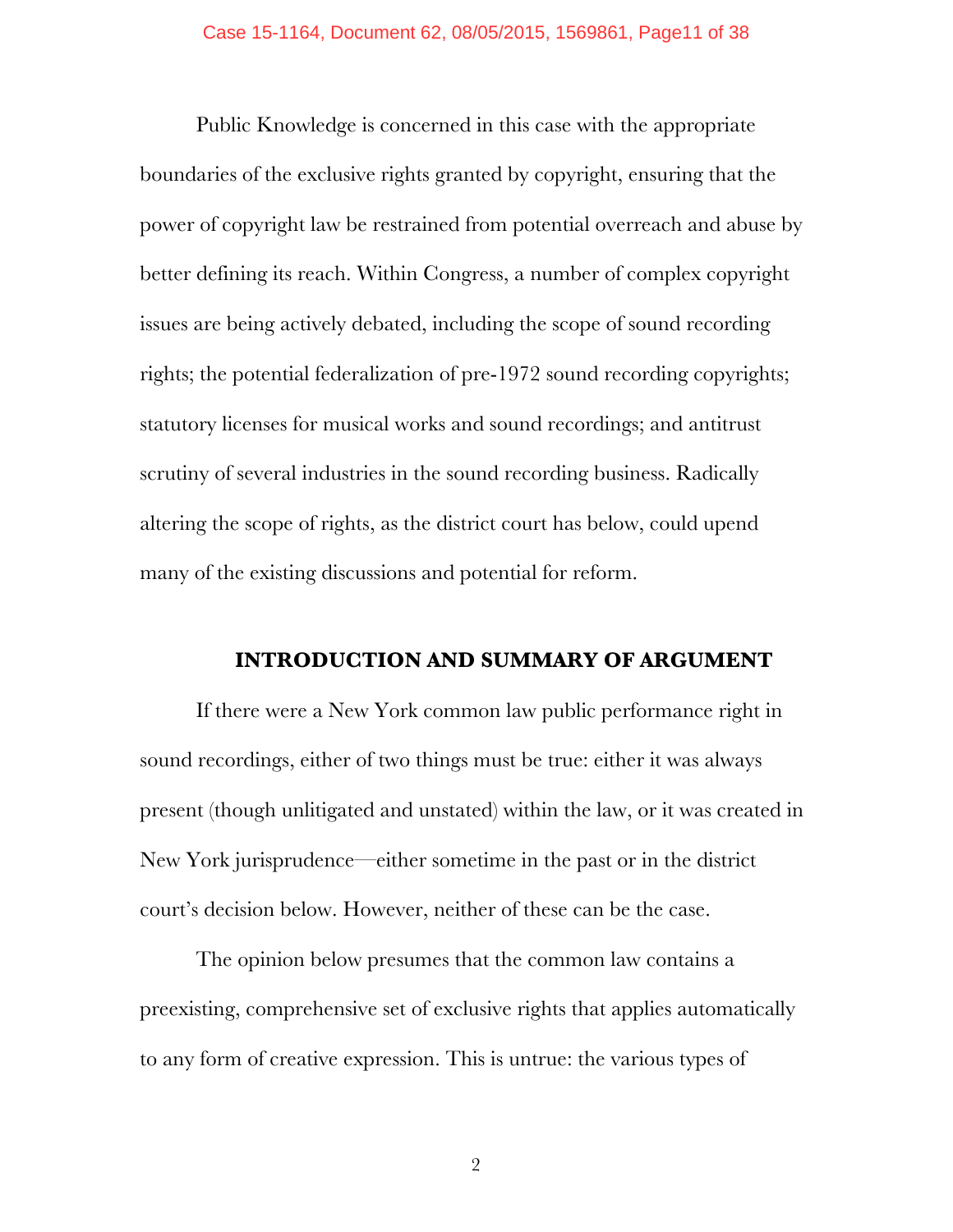#### Case 15-1164, Document 62, 08/05/2015, 1569861, Page12 of 38

exclusive rights granted to the owner of a copyright are not universally uniform; the common law does not recognize *ab initio* all conceivable exclusive rights that are constitutionally permissible. This interpretation of copyright's scope conflicts with the history and settled structures of copyright law, contradicts New York jurisprudence, and leads to untenable results that would, to be practicable, require legislation from the bench.

A common law public performance right in sound recordings is irreconcilable with the history of the development of copyright law. Insight into conceptions of the common law can be found in how statutes have added to its existing protections over the years, affirmatively creating new types of exclusive rights and new types of protected works not within the scope of common law protection. Common law rights, as opposed to statutorily created ones, bear a number of indicia. First, if rights were recognized at common law before they were covered by statute, Congress noted the rights as being codified or recognized, rather than created, upon enactment of the legislation. Second, common law rights, naturally developing as general principles within the law, would be more generally applicable, and subject to fewer detailed systems of statutory regulation. Extensive limitations that restricted the exercise of the right in most instances (as with section 109's limitation on the public display right), or detailed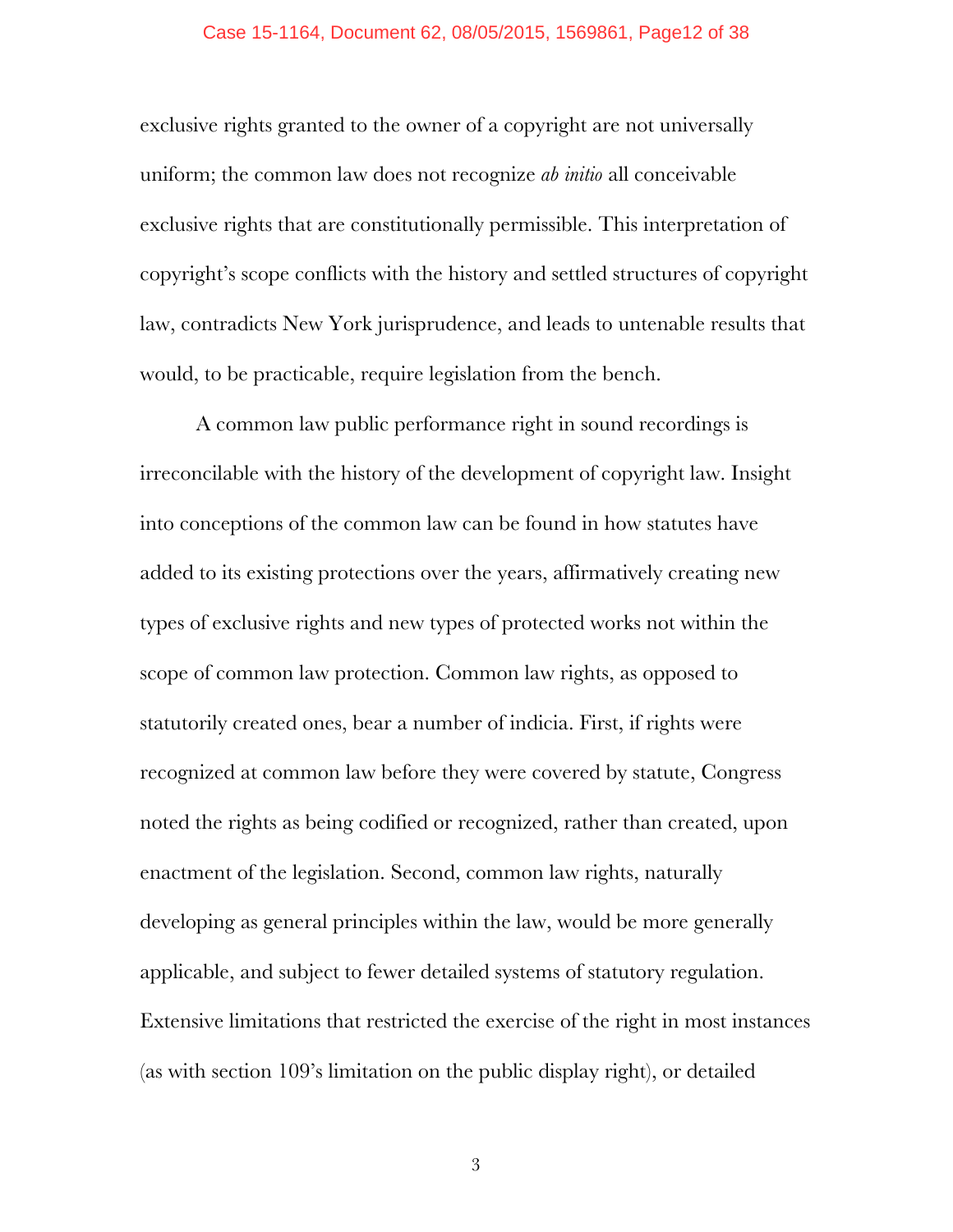statutory licenses affecting the granted right broadly (such as the statutory licenses for the digital public performance right in section 114), indicate narrowly targeted, statutorily generated protections. Common law rights, if subject to specific limitations and exceptions, are likely to have a far smaller proportion of their rights so constrained. Third, common law rights would be less likely to be granted only to particular types of creative works. Rights that apply to one type of creative work, but not others, frequently indicate an intent to create a specific policy outcome, rather than a general recognition of an exclusive right to be naturally exercised by any author of a creative work.

Nor can the public performance right in sound recordings have been created in previous decisions in New York common law; the cases cited by Respondents do not support the existence of a performance right (as opposed to a distribution or reproduction right) for sound recordings. In fact, one of the few cases directly on point demonstrates the lack of a public performance right in sound recordings.

Nor can the district court practicably create such a right below. Not only is the precedent for such a right lacking, but the creation of a public performance right would also necessarily conflict with the detailed regulatory structure of the federal rights for sound recordings. Contrary to the district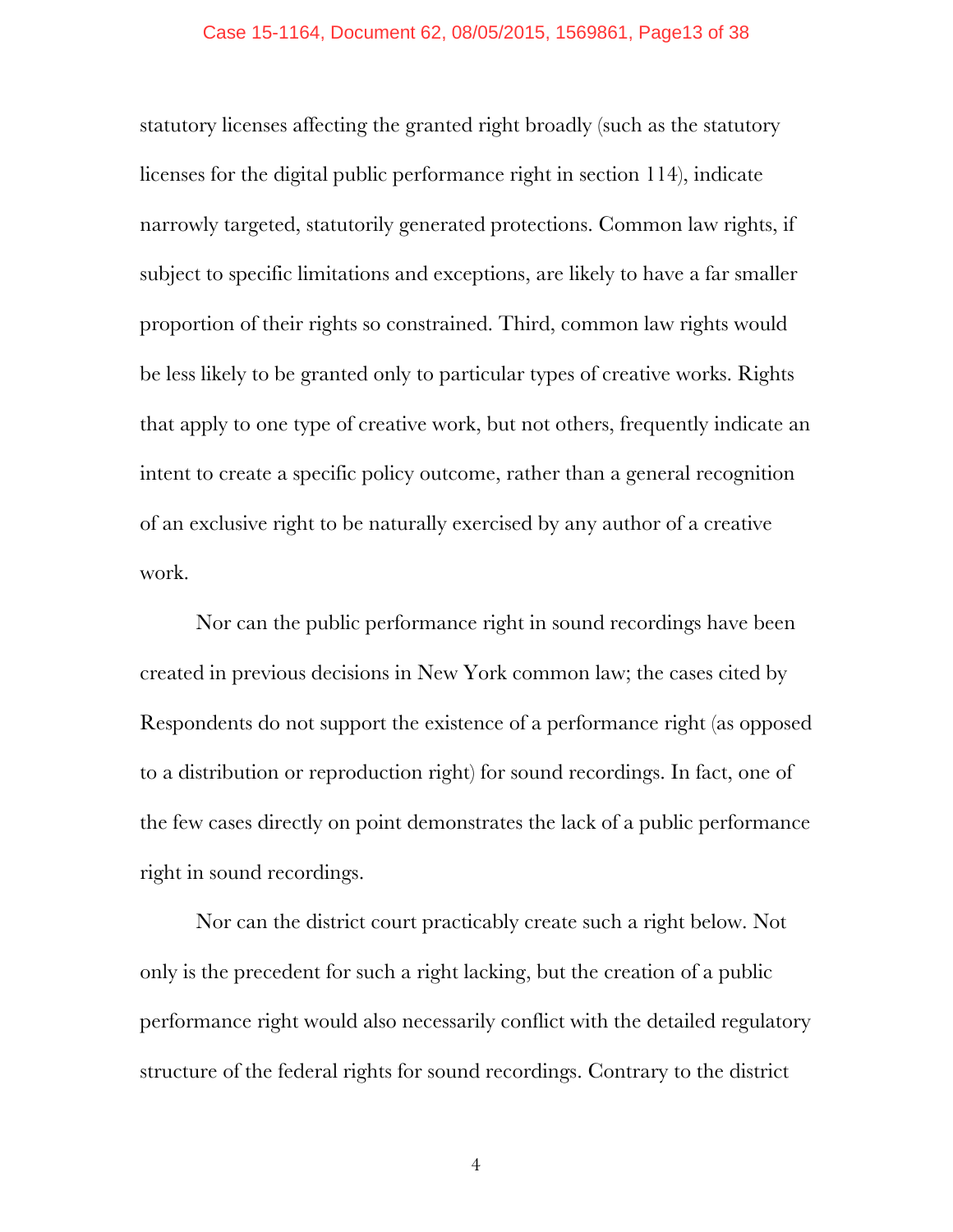court's assertions, such conflicts cannot be dealt with judicially; doing so would require legislation from the bench.

I. A Common Law Right of Public Performance in Sound Recordings is Irreconcilable with the Structure and History of the Copyright Act

Despite a lack of precedent supporting a common law public performance right for sound recordings, the district court assumes just such a pre-existing right, characterizing its absence in federal law as a "carve-out" or an "exception." *Flo & Eddie, Inc. v. Sirius XM Radio, Inc.*, 62 F. Supp. 3d 325, 341 (S.D.N.Y. 2014). This presumes a standard array of exclusive rights in the common law, automatically applicable to any type of protectable work. Such a standard array does not exist; it is not only inconsistent, but incompatible with the conceptions of copyright law as embodied in the history of the Copyright Act.2 Had there been an expansive set of exclusive rights that predated the statutory protections, the language used in their

!!!!!!!!!!!!!!!!!!!!!!!!!!!!!!!!!!!!!!!!!!!!!!!!!!!!!!!

<sup>&</sup>lt;sup>2</sup> The history of copyright law in the United States is written primarily in statute; the first Copyright Act was passed in 1790, not long after the formation of the federal government itself. Copyright Act of 1790, ch. 15, 1 Stat. 124 (repealed 1831). While state common law protections have survived at the margins of federal preemption, the development of the Copyright Act, including the scope of exclusive rights and copyrightable works, provides valuable insight into the state of the common law and its scope as both it and the statutes evolved.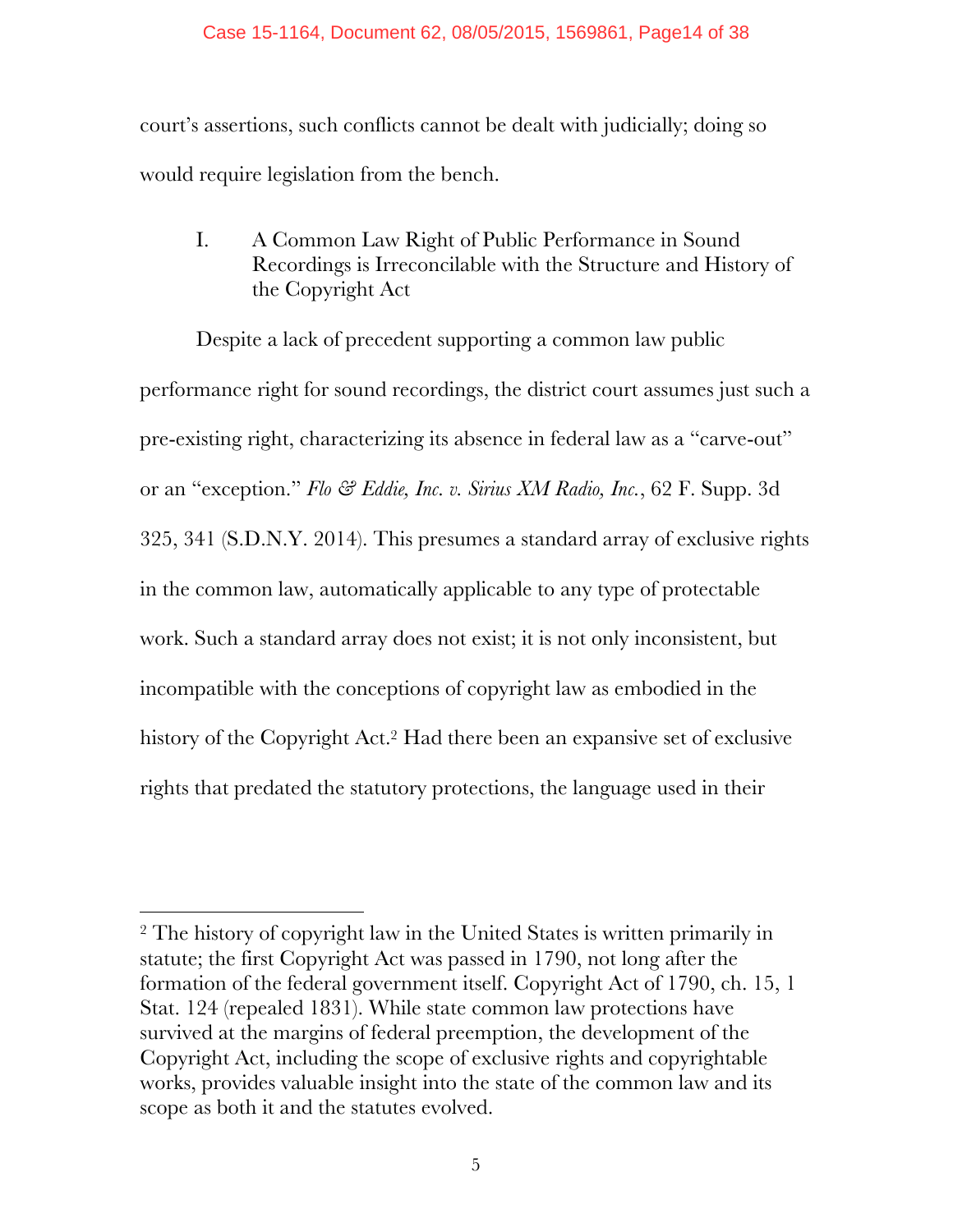drafting, as well as their fundamental structures, would have been markedly different.

No Copyright Act has ever defined the scope of copyright rights as being a "traditional" bundle with carve-outs specific to particular types of works. On the contrary, the statute has provided, by positive law, certain privileges to some types of works but not others. The current Act grants, to all types of copyrighted works, the exclusionary rights "(1) to reproduce the copyrighted work in copies or phonorecords; (2) to prepare derivative works based upon the copyrighted work; (3) to distribute copies or phonorecords of the copyrighted work to the public by sale or other transfer of ownership, or by rental, lease, or lending." 17 U.S.C. § 106. Section106 then gives additional affirmative rights to particular types of works—for example, some types of works, but not others, have the performance right and a display right. 17 U.S.C. § 106(4)-(5). And only sound recordings have a special, limited right to "perform the copyrighted work publicly by means of a digital audio transmission." 17 U.S.C. § 106(6). The statutory history shows that different types of copyrighted works have been assigned different sets of exclusive rights since the inception of the first Copyright Act, and that this pattern continues today.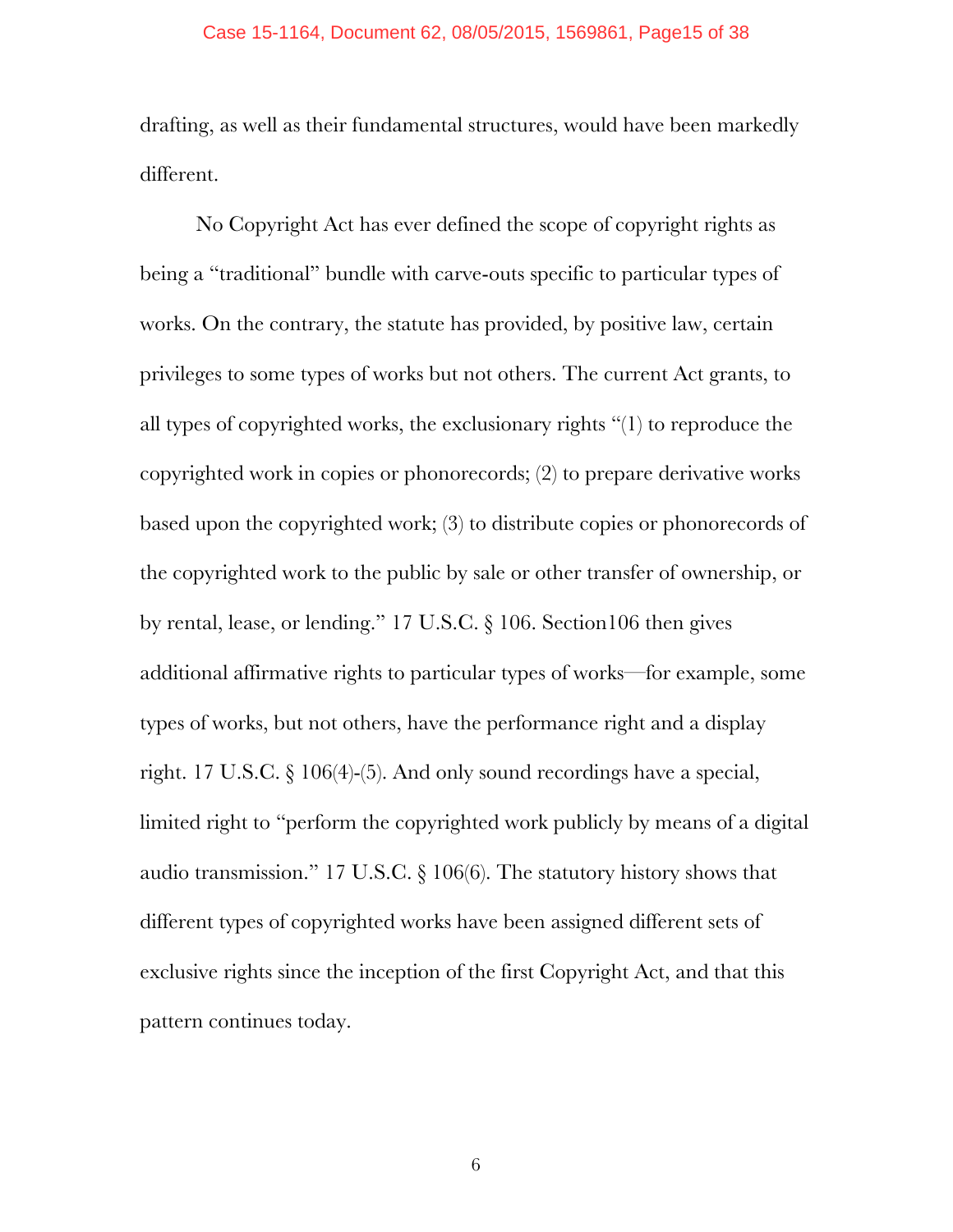As Congress continued to add to the types of works eligible for copyright, it selected particular and limited exclusive rights for each. Many rights uncontemplated by the common law are thus created by statute—a near-infinite number could be created in the future—yet their later creation or potential creation does not mean that they sit, latent and unlitigated, within the confines of the common law.

# A. Statutory History of the DPRA Demonstrates the Creation of a New Right, not the Recognition of an Existing Common Law Right

If, as respondents claim, a public performance right for sound recordings existed prior to federal involvement, then when Congress created the digital public performance right in 1995, it would have been codifying that existing common law right, or at least some subset of it. But it did no such thing: the Digital Performance Right in Sound Recordings Act of 1995 ("DPRA") is a highly technical, regulatory scheme that creates a new right where none had existed before, and creates a complex mechanism by which that right can be exercised. Pub. L. No. 104-39, 109 Stat. 336 (1995). As the legislative history demonstrates, prior to the 1995 action by Congress, no right existed, and Congress was well aware that it was creating a brand new right, not codifying or limiting an existing one. The Committee Reports abound with such phrases as "[the Act] *creates* a carefully crafted and narrow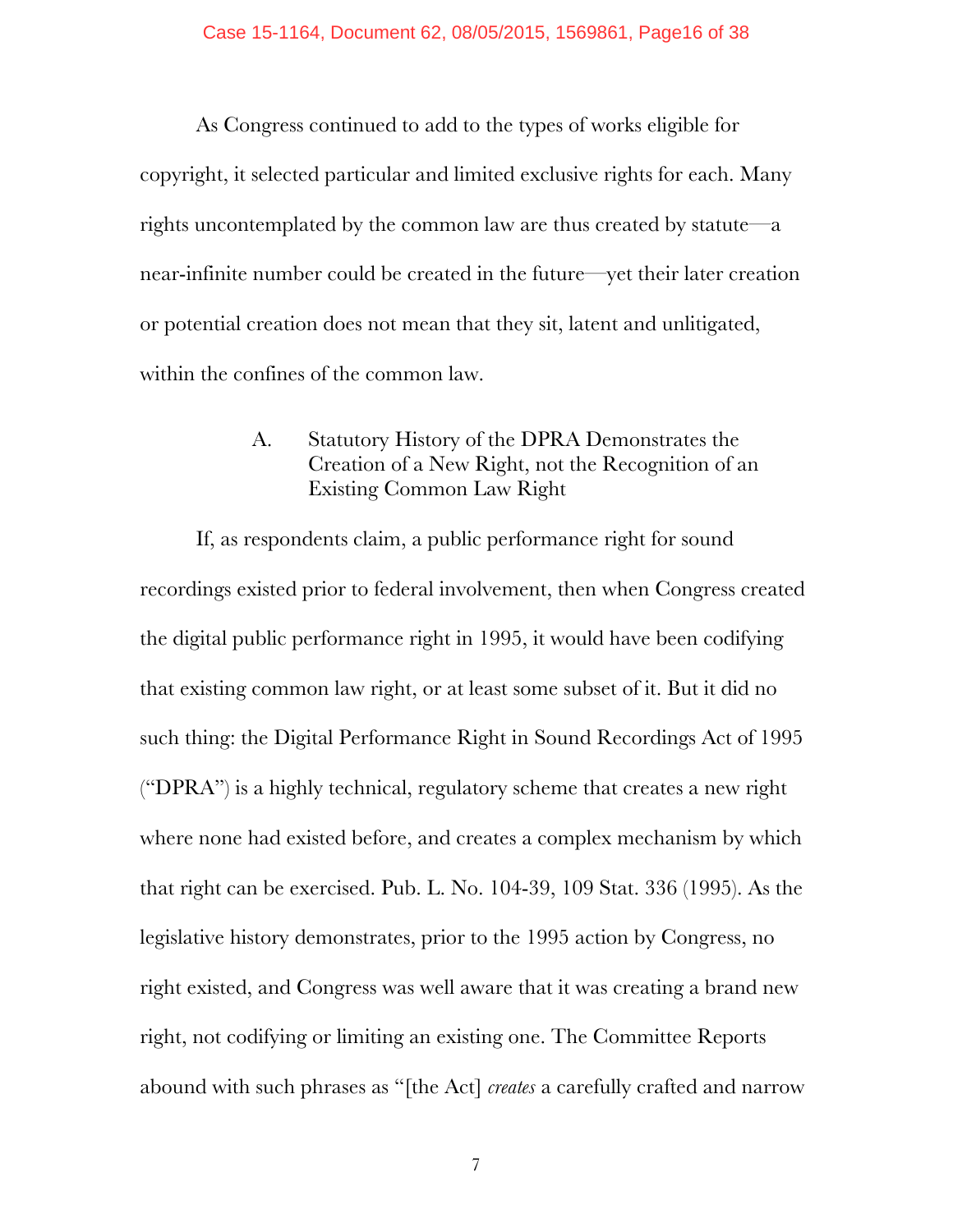#### Case 15-1164, Document 62, 08/05/2015, 1569861, Page17 of 38

performance right, applicable only to certain digital transmissions of sound recordings," "[t]he limited right *created* by this legislation reflects changed circumstances," and so on. H.R. Rep. No. 104-274, at 12, 14 (1995) (emphasis added).

The contemporaneous commentary of industry experts confirms the clear statements of legislative history. The New York Times, in an article noting that "The Digital Performance Right in Sound Recordings Act of 1995...established for the first time that the performers of a song and the copyright holder of the recording would be paid a special royalty separate from those paid to songwriters and publishers," quotes John Simson, then executive director of SoundExchange as saying "This is a brand-new right... A lot of artists are unaware of it, and we're working against 80 years of a music industry without a performance right." Ben Sisario, *Old Songs Generate New Cash for Artists*, N.Y. TIMES (Dec. 28, 2004),

http://www.nytimes.com/2004/12/28/arts/music/28roya.html.

By contrast, where Congress codified a common law right, it was well aware that it was doing so: the codification of fair use was "express statutory *recognition* of the judicial doctrine that the fair use of a copyrighted work is not an infringement of copyright." H.R. Rep. No. 94-1733, at 70 (1976) (Conf. Rep.) (emphasis added). "The judicial doctrine of fair use, one of the most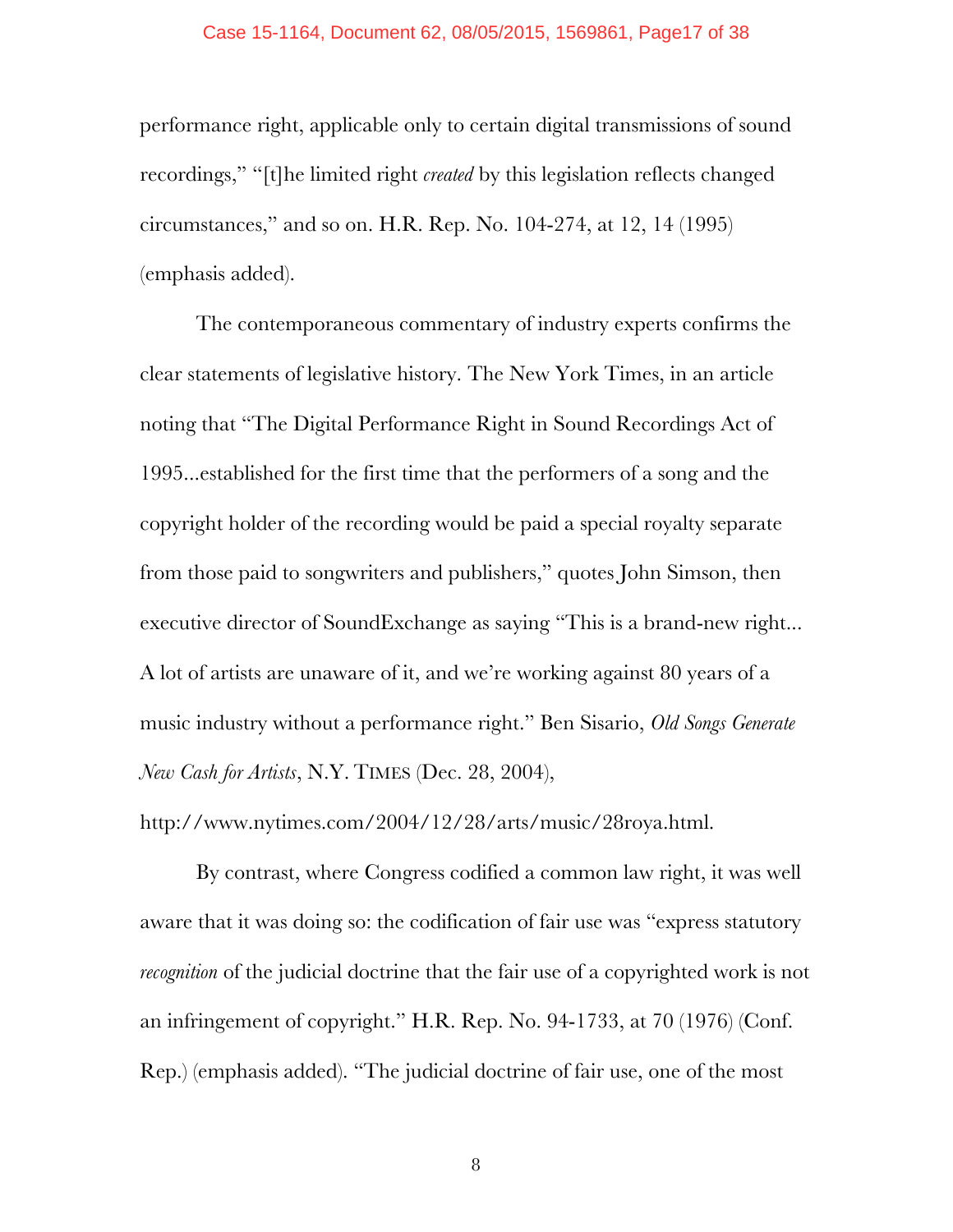#### Case 15-1164, Document 62, 08/05/2015, 1569861, Page18 of 38

important and well established limitations on the exclusive right of copyright owners, would be given express statutory *recognition* for the first time in section 107. The claim that a defendant's acts constituted a fair use rather than an infringement has been raised as a defense in innumerable copyright actions over the years, and there is ample case law recognizing the existence of the doctrine and applying it." H.R. Rep. No. 94-1476, at 65 (1976) (emphasis added).

Similarly, when Congress codified the first sale doctrine, it expressly acknowledged its common law origin: the statute "restates and confirms the principle that, where the copyright owner has transferred ownership of a particular copy or phonorecord of a work, the person to whom the copy or phonorecord is transferred is entitled to dispose of it by sale, rental, or any other means... [T]his principle... has been established by the court decisions...." H.R. Rep. No. 94-1476, at 79.

> B. The History of the Sound Recordings Act of 1971 Shows that Exclusive Rights Are Not Naturally Bundled Together

The evolution of rights in the Copyright Act shows that public performance rights are not extended to a particular type of work until Congress decides to make it so. This is further demonstrated by the progress of federal copyright protection extended to sound recordings generally.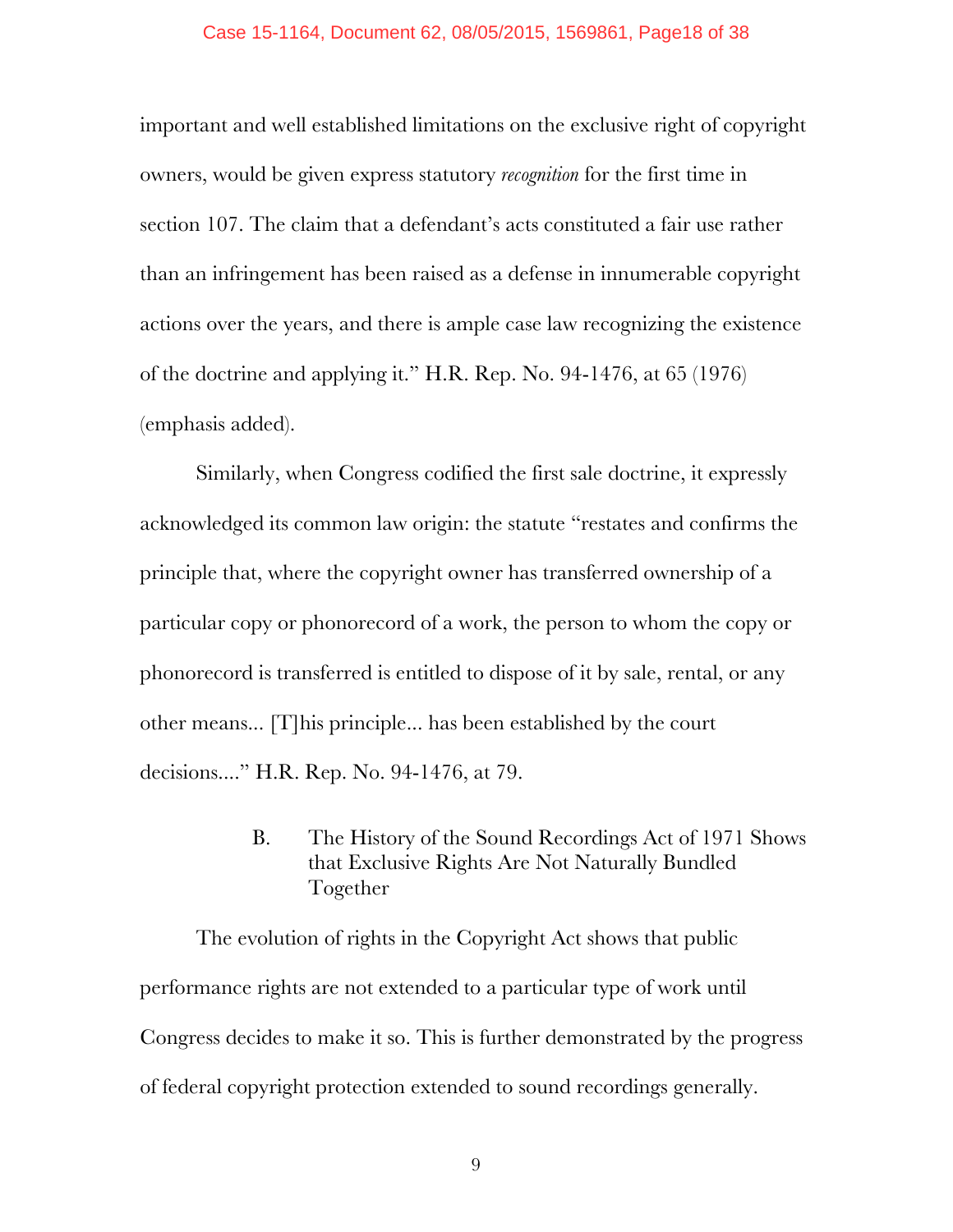Sound recordings not only lacked a public performance right before the DPRA in 1995; they lacked federal copyright protection of any kind until Congress created a limited protection in the Sound Recordings Act of 1971, which set out "a limited copyright in sound recordings for the purpose of protecting against unauthorized duplication and piracy of sound recordings." S. Rep. No. 92-72, at 1 (1971). Record producers in the music industry wanted to prevent others from making and selling unauthorized physical copies of sound recordings. The Sound Recordings Act of 1971 accomplished this narrow goal by giving the copyright holder the right to prevent others from creating recorded media of the performer's recording. Sound Recordings Act of 1971 § 1 (granting the right "[t]o reproduce and distribute to the public by sale or other transfer of ownership, or by rental, lease, or lending, reproductions of the copyrighted work if it be a sound recording").

Furthermore, Congress rejected the creation of a public performance right in the Sound Recordings Act. An early, rejected version of the bill would have "extended that protection to encompass a performance right so that record companies and performing artists would be compensated when their records were performed for commercial purposes." S. Rep. No. 92-72, at 3. However, granting the performance right would not have stopped the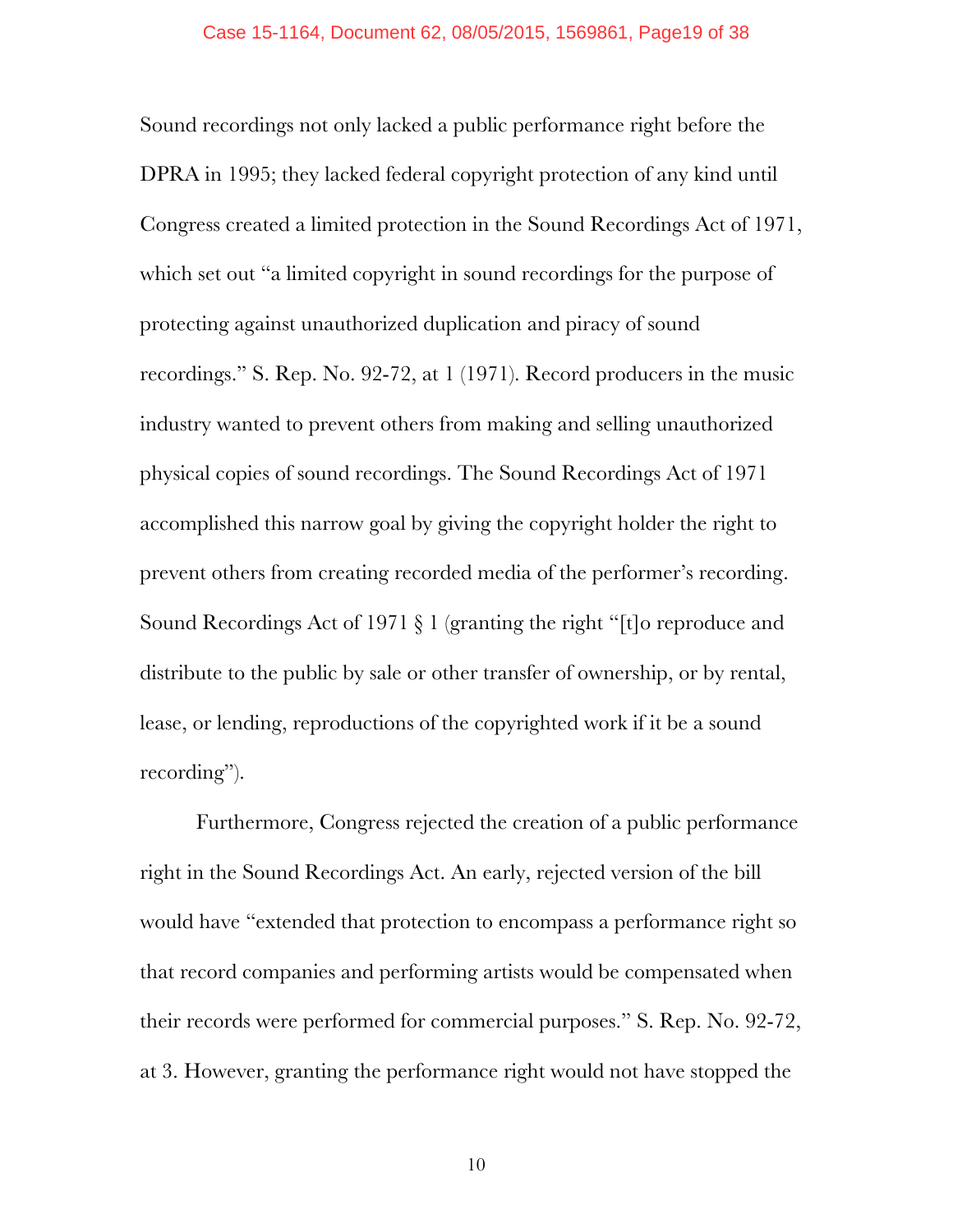#### Case 15-1164, Document 62, 08/05/2015, 1569861, Page20 of 38

unauthorized reproduction of sound recordings, so this right was not included in the 1971 Act.

In addition, far-reaching and detailed limitations and exceptions to the rights granted in the Sound Recordings Act indicate the lack of a uniformly assumed bundle of rights. The exclusive rights of reproduction and distribution created by the Sound Recording Act were further limited in two ways. First, the sound recording's copyright owner cannot prevent "sound-alike" recordings. Sound Recordings Act of 1971 § 1(a) ("[T]his right does not extend to the making or duplication of another sound recording that is an independent fixation of other sounds, even though such sounds imitate or simulate those in the copyrighted sound recording . . . ."). Anyone can take a band into the recording studio and record a sound-alike version of the Turtles' 1965 cover of *Like a Rolling Stone* by Bob Dylan. As long as royalties are paid to Dylan, the Turtles cannot prevent anyone from selling the sound-alike record. This indicates a far more restrictive scope than would seem to accrue from a natural right; whether a copyist reproduces a musical work via technological means or with a handwritten transcription, the result is still an infringing reproduction.

Second, the statute protected "reproductions made by transmitting organizations exclusively for their own use." Sound Recordings Act of 1971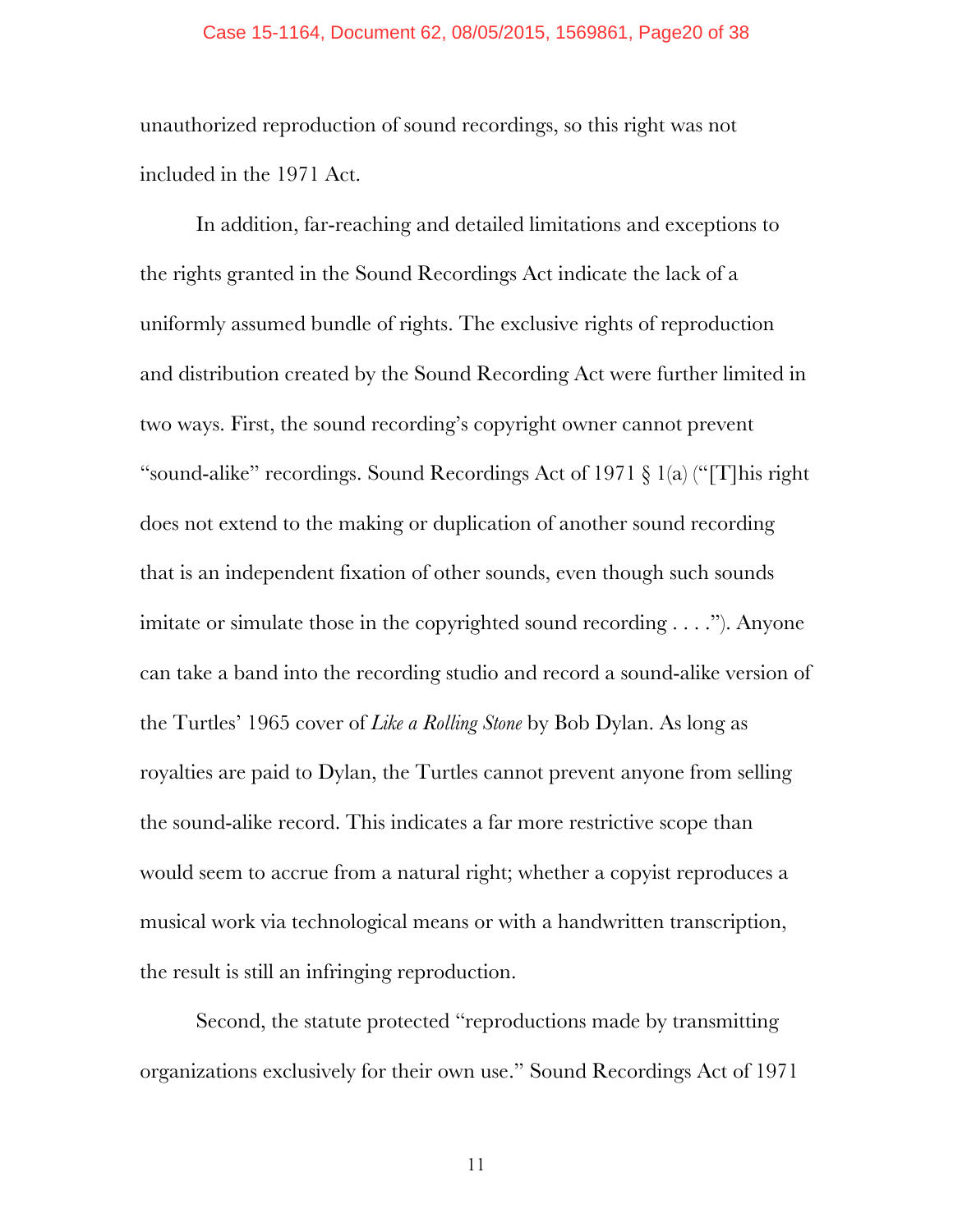§ 1(a). This limitation ensured that the rights of transmitting organizations, such as public television and radio stations, would remain unchanged by the Act. S. Rep. 92-72 at 8. The limitation gave wide latitude for nonprofit broadcasters to make physical copies of sound recordings, because the exception for transmitting organizations "extends to programs produced, duplicated, distributed and transmitted by or through more than one public broadcasting agency or entity so long as exclusively for educational use." S. Rep. 92-72 at 8. These specific limitations to the scope of the sound recording right indicate an intent to achieve a particular policy end, rather than a desire to recognize an existing common-law or natural right.

As demonstrated by the legislative history of the Sound Recordings Act of 1971, there was no "carve out" for public performances. The law was narrowly tailored to solve the economic harms caused by the unauthorized reproduction and sale of sound recordings. Giving the public performance right to sound recordings would not have solved this problem, so it was not granted. Congress does not "carve out" a right every time it declines to create one by statute.

> C. Public Performance Rights Were Initially Granted Only to Certain Specific Types of Works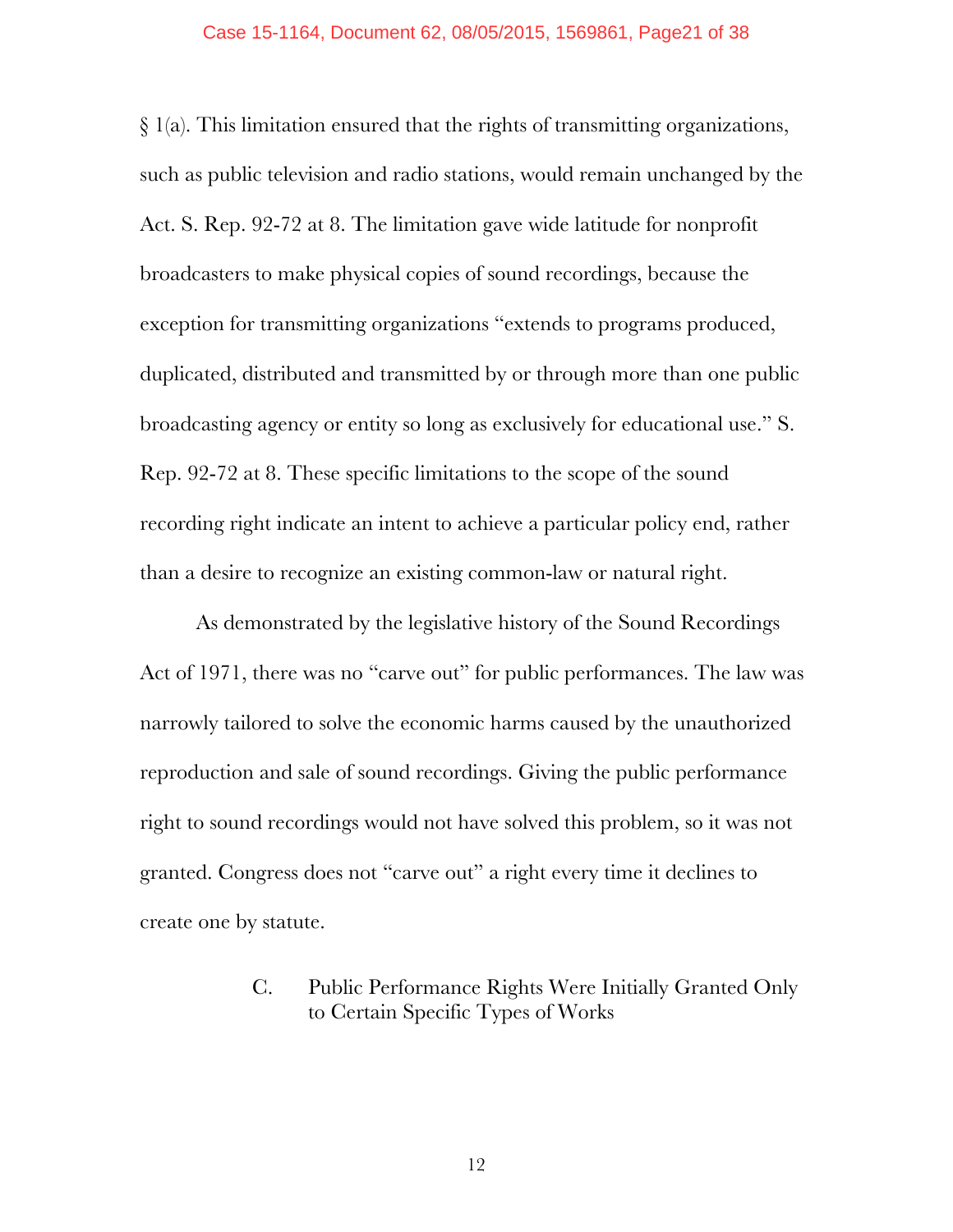The history of public performance rights generally further reveals that public performance is not to be assumed as a common law right. No public performance right for any type of work was recognized statutorily until 1852. *See* Copyright Act of 1790, ch. 15, 1 Stat. 124 (repealed 1831); Copyright Act of 1831, ch. 16, 4 Stat. 436 (repealed 1870). The original Copyright Act of 1790 conferred upon authors only the exclusionary rights to "print, reprint, publish, or vend" works; protected works were limited to books, maps, and charts. Copyright Act of 1790, ch. 15. Composers were first granted copyright protection for musical works in 1831, but only for printing, reprinting, publishing, and vending. Copyright Act of 1831, ch. 16.

Public performance rights were not introduced until 1852, when dramatic works were granted copyright protection for both a reproduction right and a public performance right. Act of Aug. 18, 1856, ch. 171, 11 Stat. 138 (repealed 1870) (granting, "along with the sole right to print and publish," a right "to act, perform, or represent the same, or cause it to be acted, performed, or represented, on any stage or public place…."). Notably, however, Congress declined to create a similar protection for musical works, though they were clearly recognized and given exclusive rights equivalent to reproduction and distribution. *See* Act of Aug. 18, 1856, ch. 171. It took more than forty years before musical compositions received a public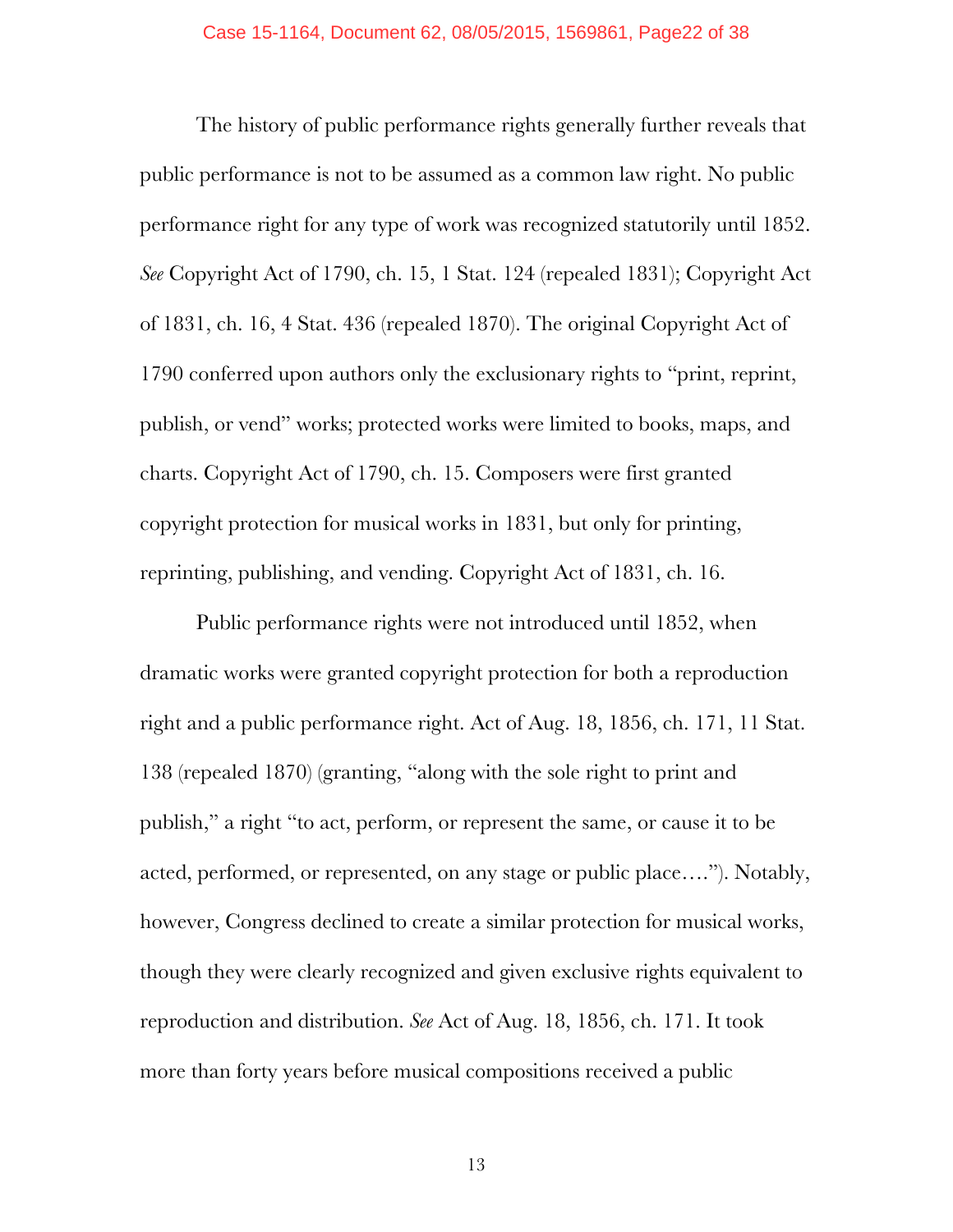performance right. Act of Jan. 6, 1897, ch. 4, 29 Stat. 481 (repealed 1909). Lectures were first given copyright protection in 1909, Copyright Act of 1909, Pub. L. No. 60-349, § 5, 35 Stat. 1075, 1076 (repealed 1947), but were not granted a public performance right until 1952. Act of July 17, 1952, Pub. L. No. 82-575, 66 Stat. 752 (amended 1976). Motion pictures first received the public performance right in 1976, Copyright Act of 1976, Pub. L. No. 94-553, § 106(4), 90 Stat. 2541, 2546, even though motion pictures were initially copyright-eligible under the federal statute as "photographs" and later explicitly given copyright protection against unauthorized reproduction. Act of Aug. 24, 1912, Pub. L. No. 62-303, 37 Stat. 488 (repealed 1947) (providing copyright protection to "Motion-picture photoplays"). Literary works were first granted copyright protection in 1790, but were not granted a public performance right as a whole until over a century later in 1952. Act of July 17, 1952, Pub. L. No. 82-575.

Furthermore, even when Congress created a public performance right, it has occasionally curtailed that scope's right by limiting infringement to for-profit performances. The Copyright Act of 1909, for instance, granted musical works a public performance right, but only if the performance was for profit. Copyright Act of 1909  $\S$  1(e),. This represented a refinement of the performance right granted to musical works just a few years before. Act of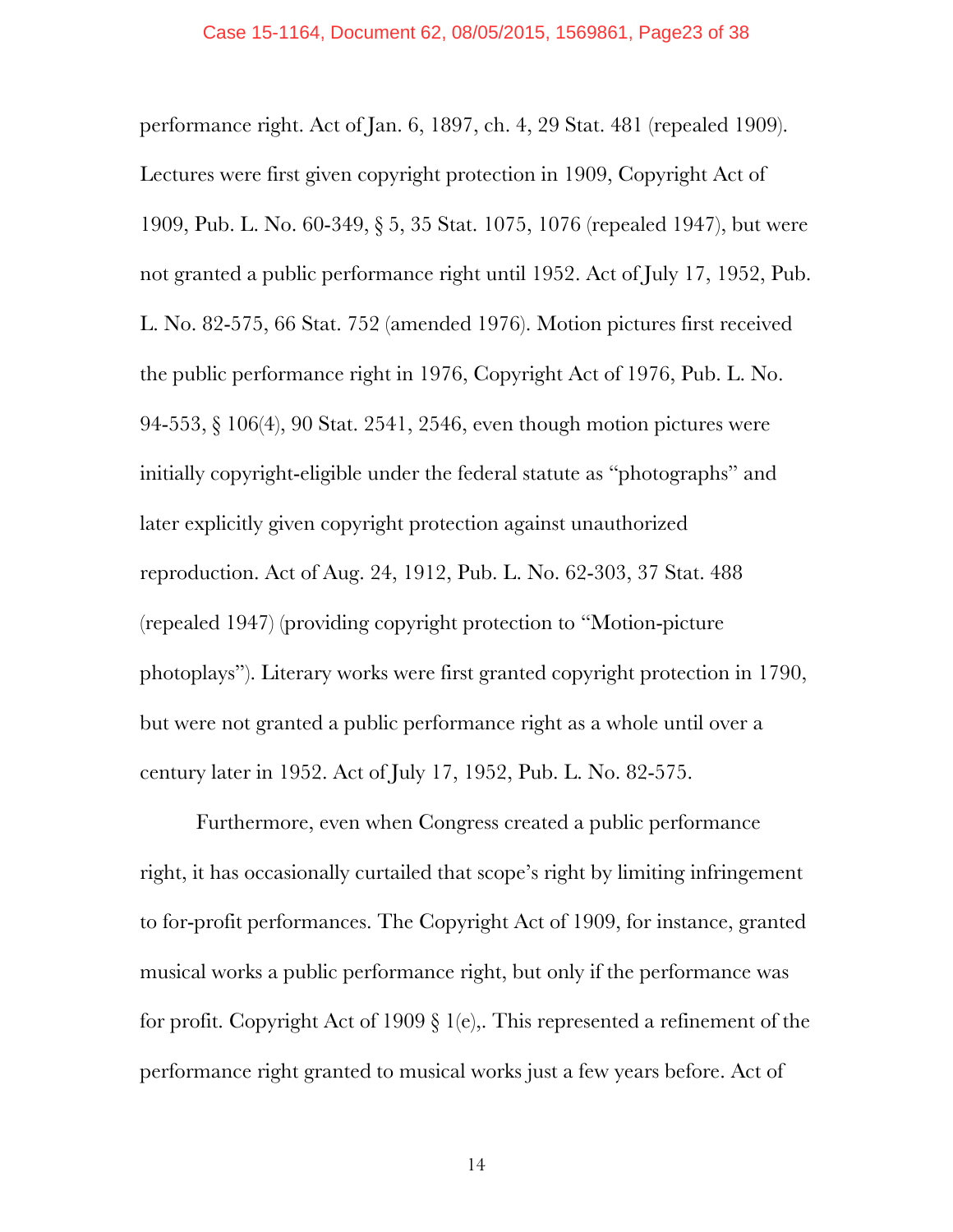Jan. 6, 1897, ch. 4, 29 Stat. 481 (repealed 1909). The for-profit limitation was not removed until the 1976 Act. *See* Copyright Act of 1976, Pub. L. No. 94-553, § 106(4), 90 Stat. 2541, 2546.

As demonstrated by the evolution of public performance rights among different types of protected works, the recognition of a public performance right is an expansion beyond the already existing reproduction right. If anything can be called a "traditional" right inherent in copyright law, it is the reproduction right. *See The Mikado Case*, 25 F. 183, 185 (C.C.S.D.N.Y. 1885) ("Strictly, the only invasion of a copyright consists in the multiplication of copies of the author's production without his consent. Any other use of it, such as for the purpose of public reading or recitation, is not piracy."). The evolution of copyright protection in sound recordings also supports this assertion, as does the statutory creation of the limited digital public performance right in sound recordings.

# II. New York Common Law Does Not Clearly Recognize a Public Performance Right in Sound Recordings

Not only is the creation of a public performance right in sound recordings contrary to the development of rights at the federal level, the evidence for such a right developing in the common law of New York is scant at best. Prior to the district court's November 14, 2014 decision in this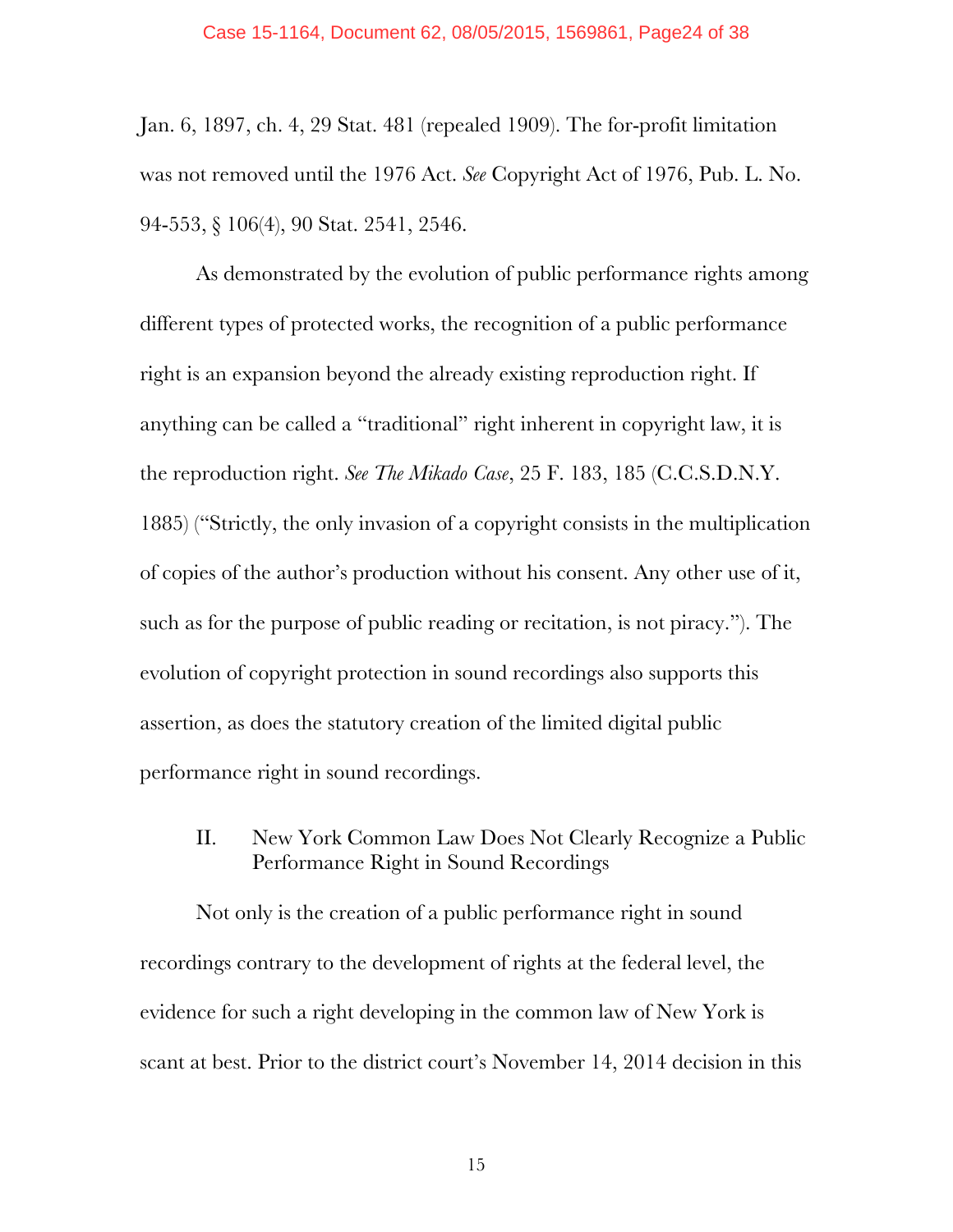case, no New York court had recognized the existence of a common law public performance right in sound recordings. In fact, to the extent that courts have opined on the issue, the only question has been whether those opinions have affirmatively denied the existence of such a right.

Two of the most prominent New York state law cases on rights in sound recordings (and decisions upon which the district court relies) provide no hint that the common law might encompass a right resembling the modern public performance right. *Metropolitan Opera Ass'n, Inc., v. Wagner-Nichols Recorder Corp.*, 199 Misc. 786 (Sup. Ct. N.Y. 1950), held that the plaintiffs had an unfair competition claim against defendants, who made unauthorized *recordings and distributions* of its opera productions by taping television broadcasts. *Capitol Records, Inc. v. Naxos of America, Inc.*, 830 N.E.2d 250 (N.Y. 2005), was likewise about a claim of unauthorized *copying and distribution* of a sound recording. Contrary to how it is characterized by the court below, *Naxos* was not decided after "a century of judicial silence." *Flo & Eddie, Inc.*, 62 F. Supp. 3d at 340. Common law copyrights *with respect to reproduction* were well established when *Naxos* was decided.3 *Naxos*'s

!!!!!!!!!!!!!!!!!!!!!!!!!!!!!!!!!!!!!!!!!!!!!!!!!!!!!!!

<sup>3</sup> While New York common law has thus previously recognized a right of *reproduction* in sound recordings, that fact does not in itself create a *public performance* right. New York case law draws a clear distinction between the two types of exclusive rights even for works that were explicitly granted both: "The right publicly to represent a dramatic composition for profit, and the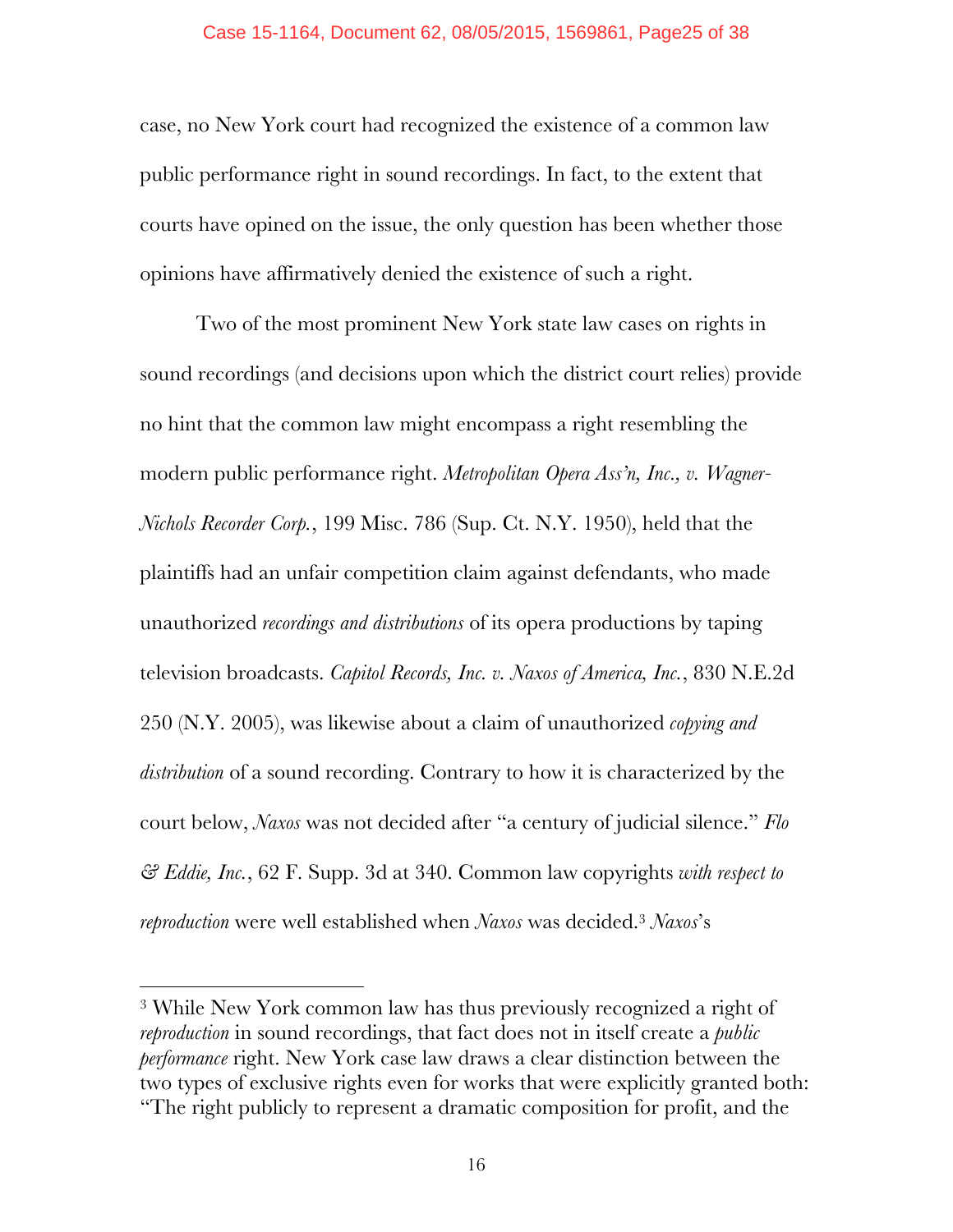#### Case 15-1164, Document 62, 08/05/2015, 1569861, Page26 of 38

incremental step of deciding that state common law rights are not affected by changes to common law jurisdictions is a far cry from the judicial creation of a whole new performance right, and neither *Naxos* nor *Metropolitan Opera*  provide support for such a leap.

Faced with a dearth of case authority to find a similar public performance right for sound recordings, the district court improperly assumed parallels with federal statutory law in defining the boundaries of New York's common law. See *Flo & Eddie, Inc.*, 62 F. Supp. 3d at 343 (stating that common law copyrights should be harmonized with federal statutory copyrights). Yet the court has not elucidated which "general principles of common law" create the authority to recognize performance rights in sound recordings where none existed before.

While New York's state courts have not entertained a case focused on the public performance of sound recordings, this Circuit has in fact done so. In *RCA Mfg. Co. v. Whiteman*, 114 F.2d 86 (2d Cir. 1940), this Court considered a case where the offending conduct consisted of broadcasting a sound recording over terrestrial radio, and found such conduct noninfringing. The district court, on motion for reconsideration, dismissed

!!!!!!!!!!!!!!!!!!!!!!!!!!!!!!!!!!!!!!!!!!!!!!!!!!!!!!!!!!!!!!!!!!!!!!!!!!!!!!!!!!!!!!!!!!!!!!!!!!!!!!!!!!!!!!!!!!!!!!!!!!!!!!!!!!!!!!!!!!!!!!!!!!!!!!!!!!!!!!!!!!!!

right to print and publish the same composition to the exclusion of others, are entirely distinct, and the one may exist without the other." *Palmer v. De Witt*, 47 N.Y. 532, 542 (1872).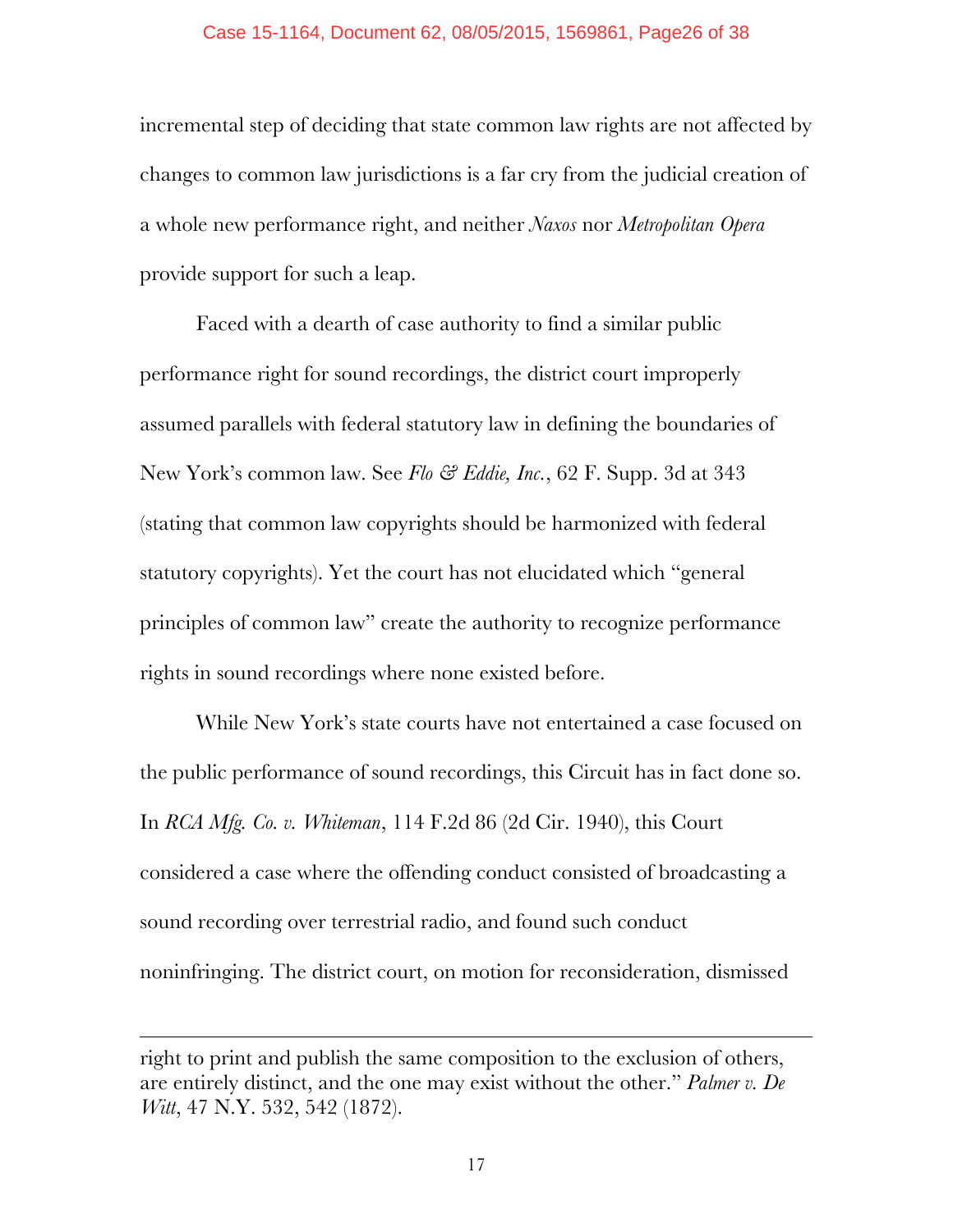#### Case 15-1164, Document 62, 08/05/2015, 1569861, Page27 of 38

the importance of *Whiteman*, on the basis that the decision at least in part rested on a finding that any common-law copyrights were extinguished by the sale of a copy of the record, a doctrine that was subsequently overturned. *Flo & Eddie, Inc. v. Sirius XM Radio, Inc.*, No. 13-5784, 2014 WL 7178134, at \*3 (S.D.N.Y. Dec. 12, 2014). However, the *Whiteman* court also restricted the scope of the rights to reproduction: "Copyright in any form, whether statutory or at common-law, is a monopoly; it consists only in the power to prevent others from *reproducing* the copyrighted work." *Whiteman*, 114 F.2d at 88 (emphasis added).

The Court further noted that "even if Whiteman's 'common-law property' in his performances survived the sale of the records on which they were inscribed, it would be very difficult to see how he, or a fortiori the maker of the records, could impose valid restrictions upon their resale." *Whiteman*, 114 F.2d at 89. That is to say, even if the plaintiffs' common law rights lasted beyond the sale of a record, those rights did not include a right to prevent the complained-of activity: public performance. Notably, no court decision has contradicted *Whiteman* on this point.

The case law makes clear that there is no basis in New York common law for a finding of a public performance rights in sound recordings.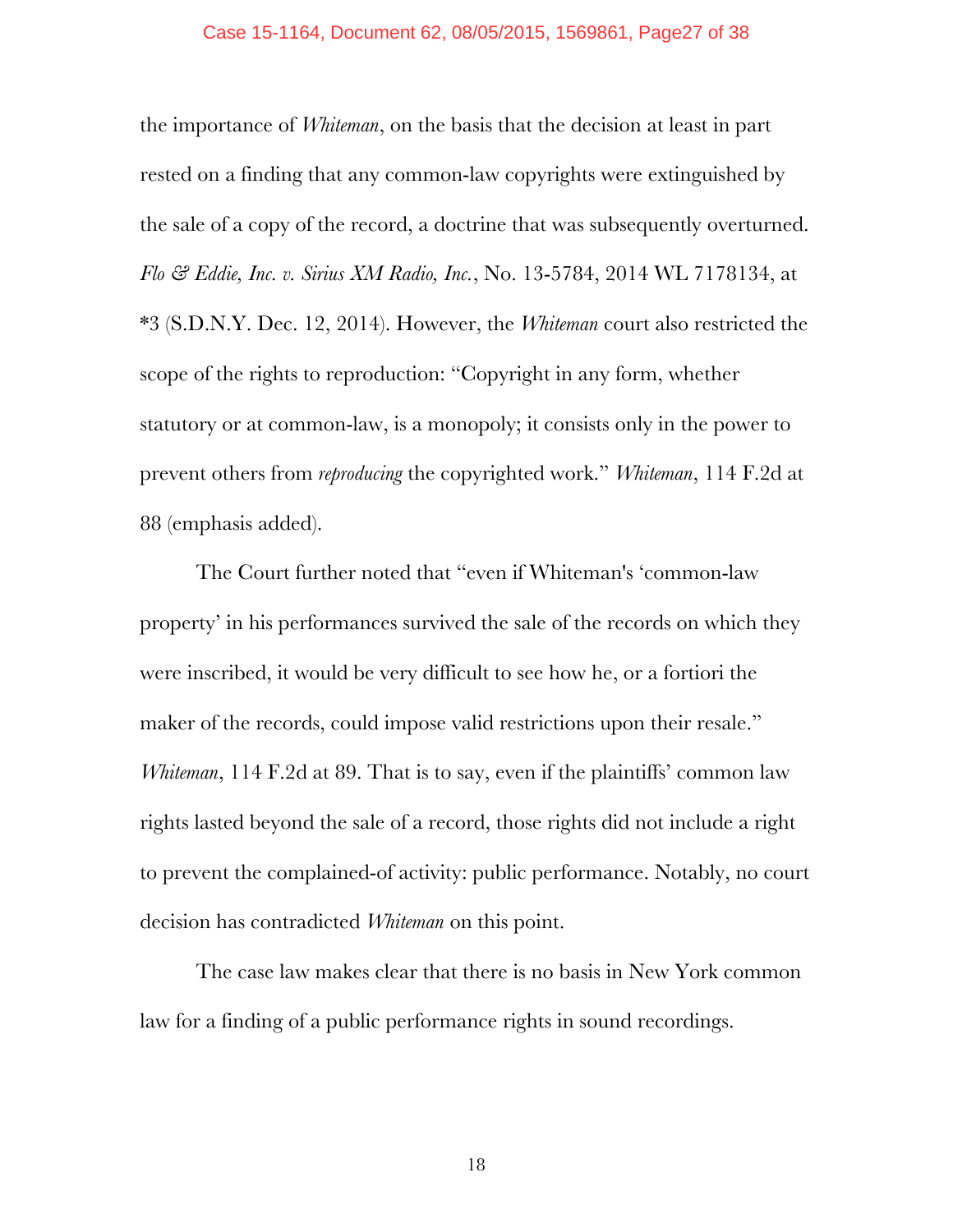- III. Without Engaging in Judicial Legislation, Courts Cannot Force Into Place a Common Law Regime That Is Consonant With Existing Law
	- A. The Highly Specific, Regulatory Nature of the Digital Performance Rights Act Demonstrates Its Non-Common Law Status

To impose a public performance right would require courts to engage in substantial, detailed rulemaking. With the DPRA, Congress created a new right while simultaneously subjecting that right to a statutory licensing system with royalty rates established by the Copyright Board. Such a complex system would be at odds with any purported broad right in common law, yet neither the statute nor its legislative history indicate the awareness or intent that this was the case. Far more likely is the fact that Congress was creating a new, limited right, following the precedent it set when it framed the public performance rights of television programming in the 1976 Act.

The 1976 Act brought secondary transmissions by cable systems of television broadcasts within the scope of copyright law while simultaneously creating a statutory license for the newly-created right, administered by the Register of Copyrights. *See* 17 U.S.C. § 111. Faced with Supreme Court decisions clearly explaining why broadcasters lacked the right to control secondary transmissions (*Fortnightly Corp. v. United ArtistsTelevision, Inc.*, 392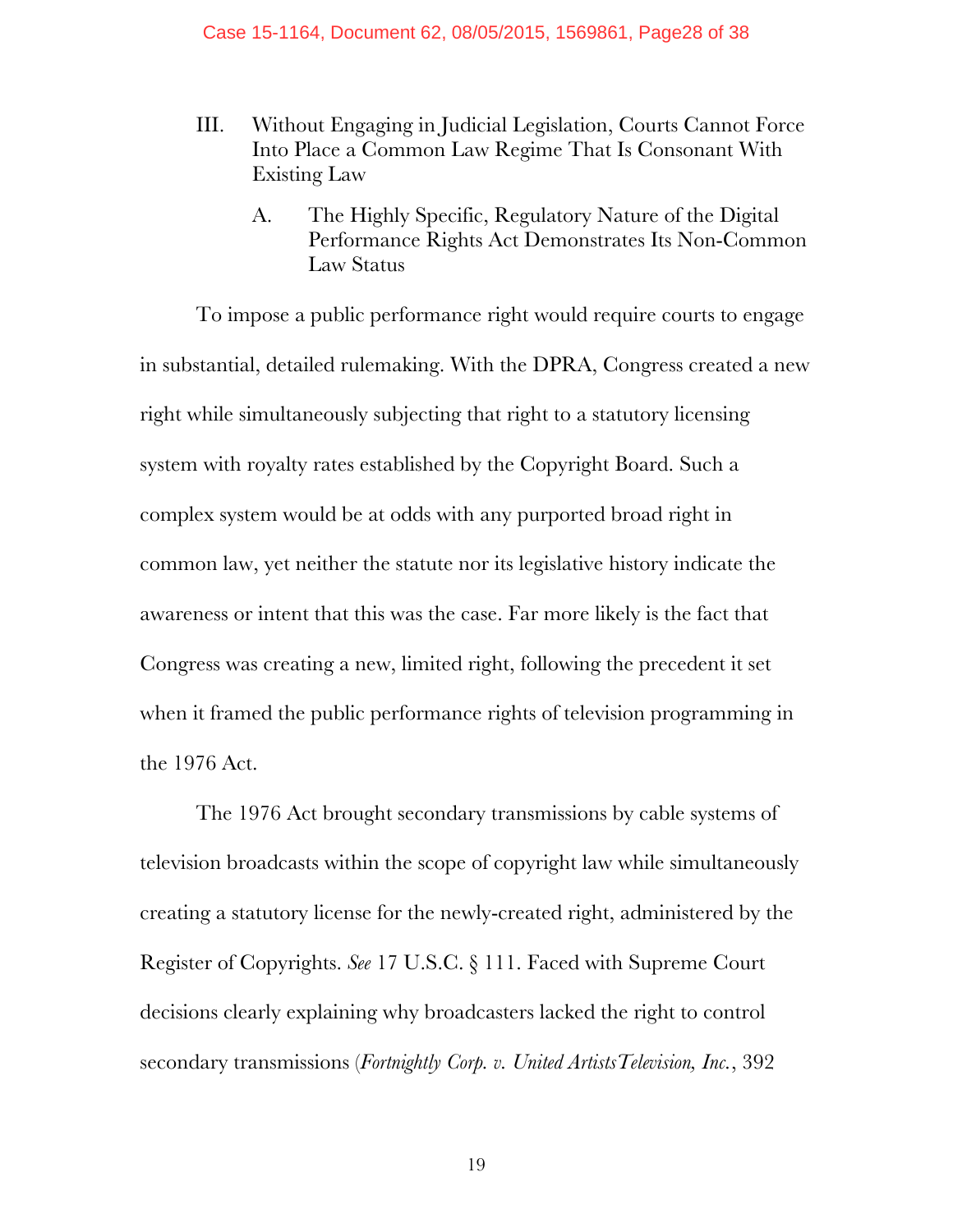U.S. 390 (1968); *Teleprompter Corp. v. Columbia Broadcasting System, Inc.*, 415 U.S. 394 (1974)), Congress responded in the 1976 Act by creating a narrow new right, which existed from that time forward.

Similarly, in the DPRA, faced with a body of law that clearly did not grant owners of sound recordings with public performance rights, Congress responded by creating a narrow new right applicable only to digital transmissions. Congress was responding to a perceived gap in copyright protection—and was criticized by some in the music community as not going far enough in creating new rights. *See, e.g.,* Les Watkins, Note, *The Digital Performance Right in Sound Recordings Act of 1995: Delicate Negotiations, Inadequate Protection*, 20 COLUM.-VLA J.L. & ARTS 323 (1996). But under Respondent's theories, when Congress enacted the DPRA, it was in fact severely limiting the rights of post-1972 sound recording copyright holders but it, the music community, analog and digital broadcasters, academics and copyright experts of all kinds somehow missed this. This is not only implausible, it overlooks the purpose of Congress's action: to grant sound recording copyright holders a right they had never had before.

> B. Other, Later-Recognized Types of Intellectual Property Clearly Do Not Create or Indicate Parallel Common Law Rights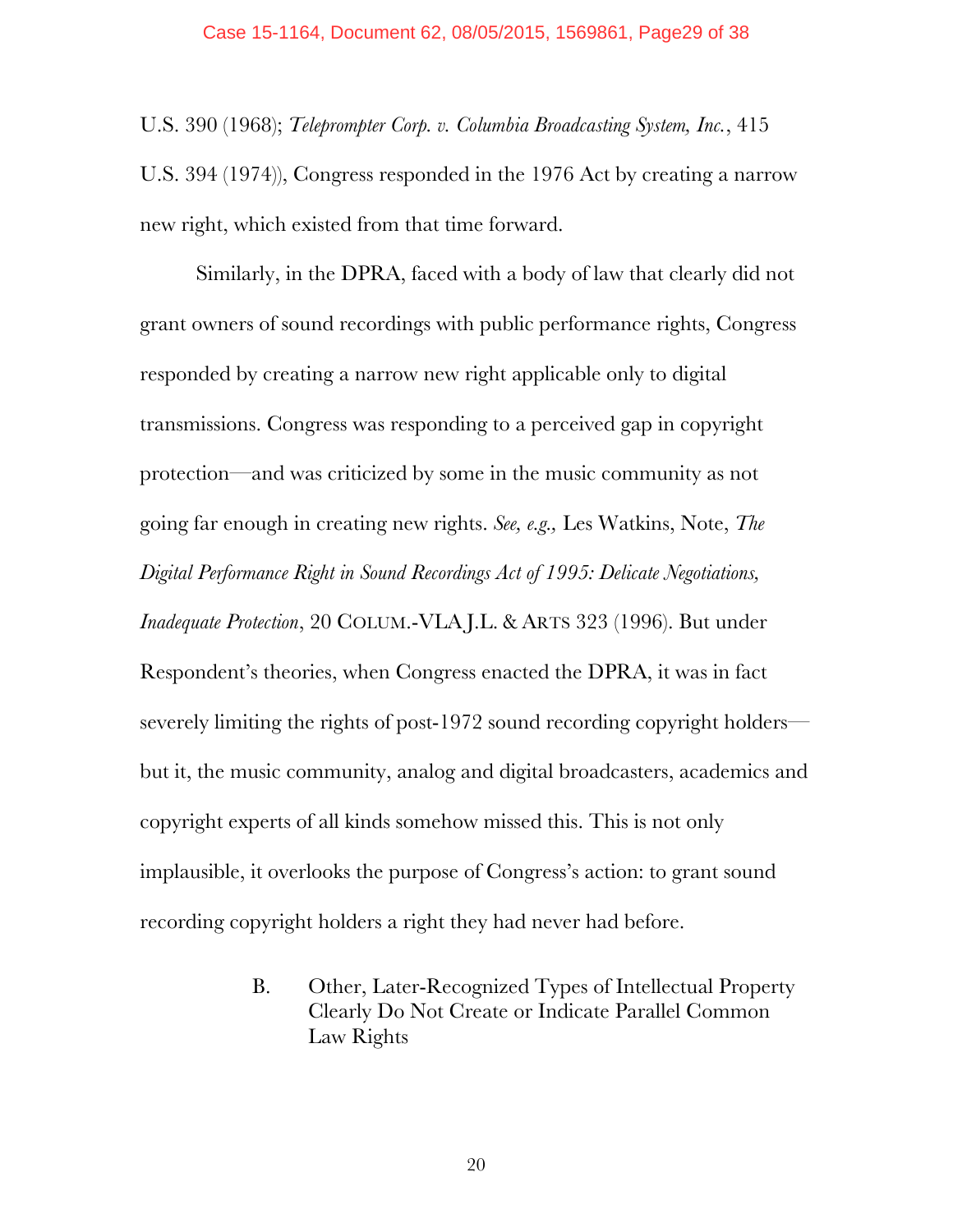The existence of a statutory right does not imply or create the existence of a common law right that precedes that statute. To find otherwise would force courts to arbitrarily select which classes of works upon which to build new intellectual property rights. Similarly to how courts cannot assume that common law rights for the digital public performance of sound recordings exists for pre-1972 works simply because Congress, in 1995, created that right for post-1972 works, courts cannot assume that the "design of a vessel hull, deck, or combination of a hull and deck, including a plug or mold" is subject to common law protection prior to October 28, 1998, merely because Congress passed the Vessel Hull Design Protection Act (VHDPA) in 1998. *See* 17 U.S.C. § 1301; Vessel Hull Design Protection Act, 105 Pub. L. No. 304, § 1301, 112 Stat. 2860, 2905 (1998) (effective Oct. 28, 1998); *id.* § 1332 ("Protection under this chapter shall not be available for any design that has been made public under section 1310(b) before the effective date of this chapter.").

Similarly, when Congress enacted the Semiconductor Chip Protection Act of 1984 (SCPA), Pub. L. No. 98–620, sec. 302, 98 Stat. 3335, 3347, it was not codifying or federalizing an existing common law right, but creating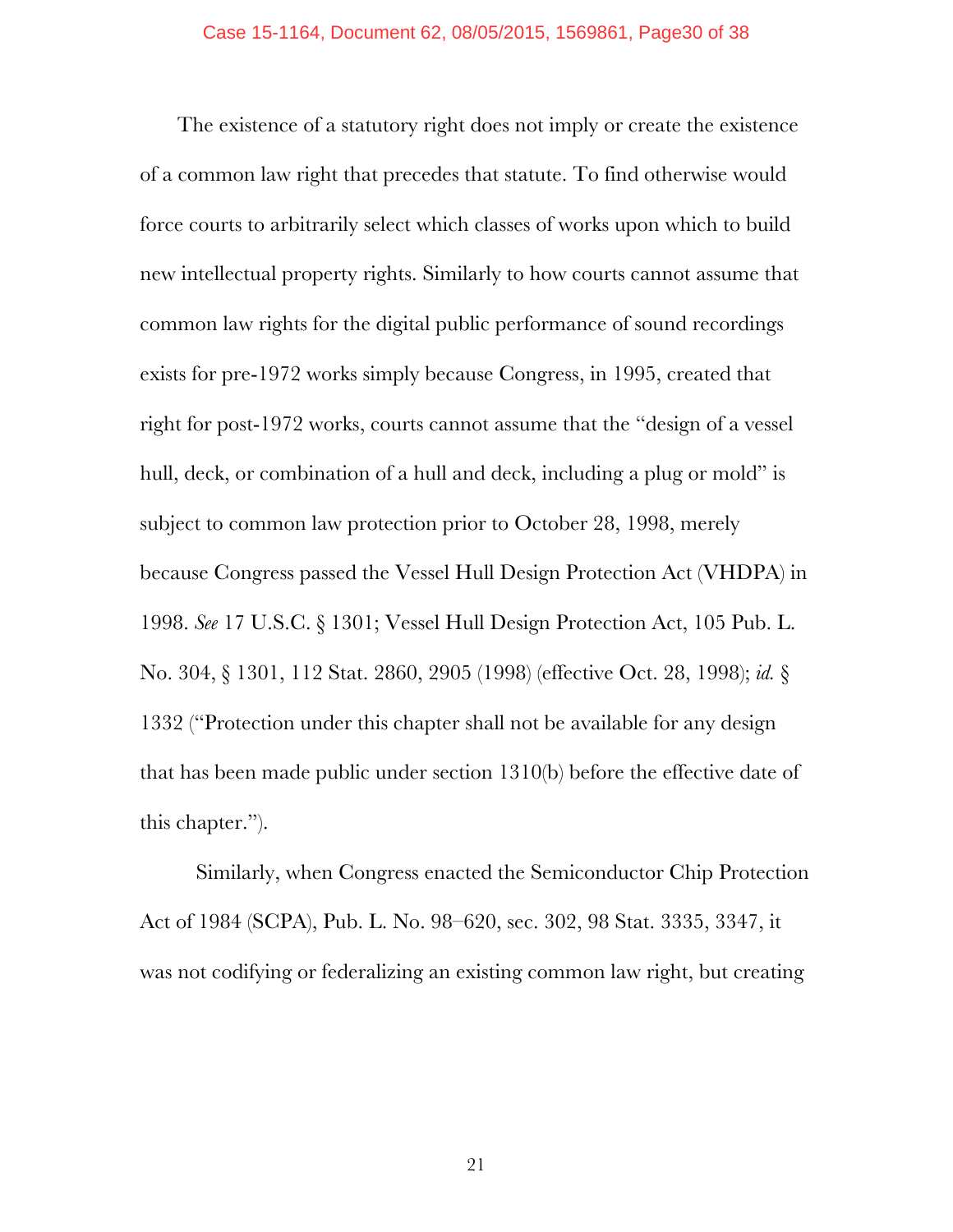a new one.<sup>4</sup> H.R. Rep. No. 98-781, at  $4(1984)$  ("Current law needs to be changed to help innovating firms combat unfair chip copying."). Yet under the theory advanced by respondents, *sui generis* statutory rights, like the 1995 digital public performance right, could be taken as evidence for the preexistence of broader common law rights. This absurd result would be bad law and worse policy. The common law does not include every imaginable right by default, with legislation serving only to limit those rights.

# C. Later-Recognized Exclusive Rights, Such as the Display Right, Also Do Not Create Parallel Common Law Rights

Even within the scope of the Copyright Act, the history of the display right demonstrates the lack of a standard, presumed set of rights. The right to prohibit the public display of copyrighted works was newly created by the 1976 Act. *See* Copyright Act of 1976, Pub. L. No. 94-553, § 106(5), 90 Stat. 2541, 2546; 5 PATRY ON COPYRIGHT § 15:2. This right exists only in statutory law. *See* 1-2 Melville B. Nimmer & David Nimmer, NIMMER ON COPYRIGHT § 2.02 n.9 (Matthew Bender, Rev. Ed.) ("Common law copyright does not appear to include a 'display' right."). Its presence in the 1976 Act, and its absence from common law precedent, gainsays the district

!!!!!!!!!!!!!!!!!!!!!!!!!!!!!!!!!!!!!!!!!!!!!!!!!!!!!!!

<sup>4</sup> The VHDPA and the SCPA both contain a common law savings clause but a savings clause does not create, but merely preserves, any common law rights that may exist. It is not evidence that any such rights do in fact exist.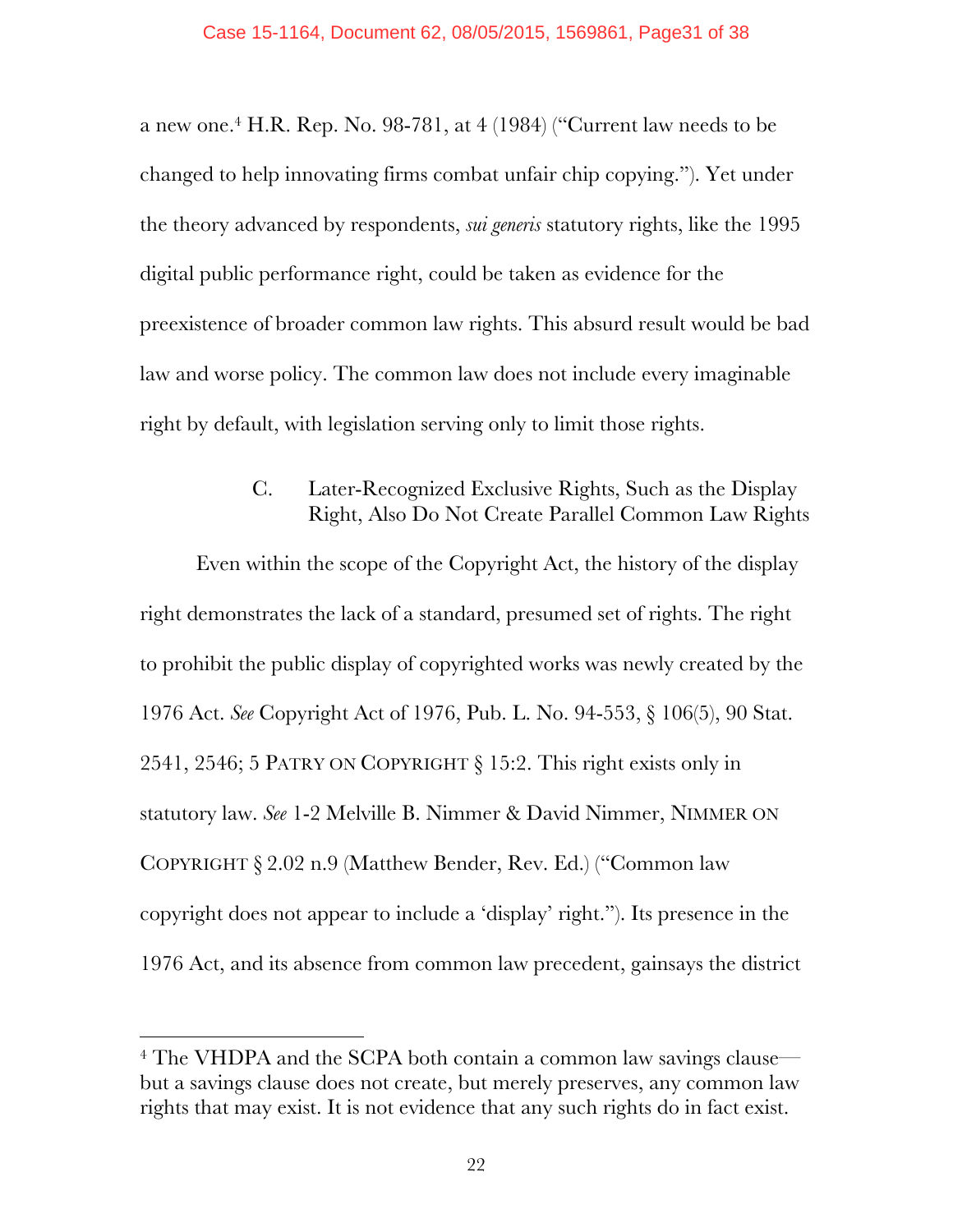court's assumption that New York courts would provide common-law copyright owners with every possible type of protection available. *Flo & Eddie, Inc.*, 62 F. Supp. 3d at 341 ("No New York case recognizing a common law copyright in sound recordings has so much as suggested that right was in some way circumscribed, or that the bundle of rights appurtenant to that copyright was less than the bundle of rights accorded to plays and musical compositions."). The court apparently places the burden of proof on the defendant to prove that New York would not grant the public performance right to sound recordings. Under this logic, the New York common law should also recognize a display right—a right not contemplated as such until the 1976 Act was created, and therefore lacking case law to prove its nonexistence.

The specifically conscribed nature of the display right in the 1976 Act further shows that rights cannot be assumed to apply in bulk in the common law. The display right, as written within section 106, would clearly prohibit a multitude of activities that would clearly be noninfringing under the common law; the display of paintings in public museums, posters in shop windows, or books in a library or a bookstore, all would have been prohibited if we assumed that a display right naturally accompanied a set of common law rights that were coterminous with the federal statutory rights.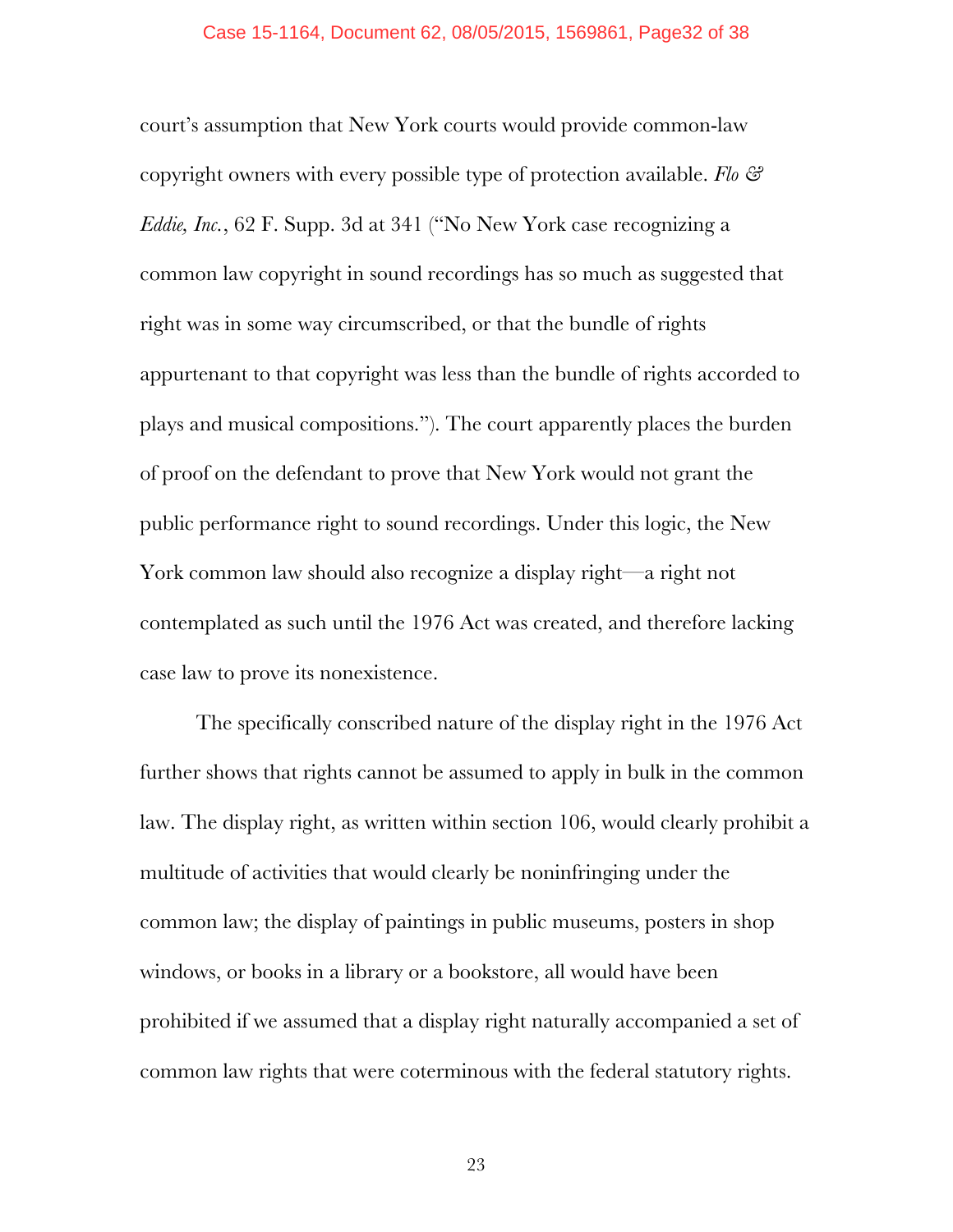Instead, these everyday activities are only allowed through the specific operation of section 109(c), which creates limitations on the display right that were unarticulated in common law first sale doctrines. 17 U.S.C. § 109(c). Section 109(c), which removes the applicability of the display right in the vast majority of occasions upon which a work is publicly displayed, is so essential to the operation of the law that it strains credulity that an exclusive right of display would have been present in the common law at any time, unless a clearly articulated limitation like that in 109(c) had existed.

IV. The Presumption that Appropriate Limitations to a Common Law Right Could be Crafted to Match the Federal Right Requires Judicial Lawmaking

The district court notes, and dismisses, the fact that a state common law right in the public performance of sound recordings would be broader than the federal right. *Flo & Eddie, Inc.*, 62 F. Supp. 3d at 343-44Despite the fact that this would upset the carefully crafted federal statutory regime, the court asserts that courts like it and those of the State of New York could create a parallel system of exceptions, limitations, and statutory licenses to match the federal one.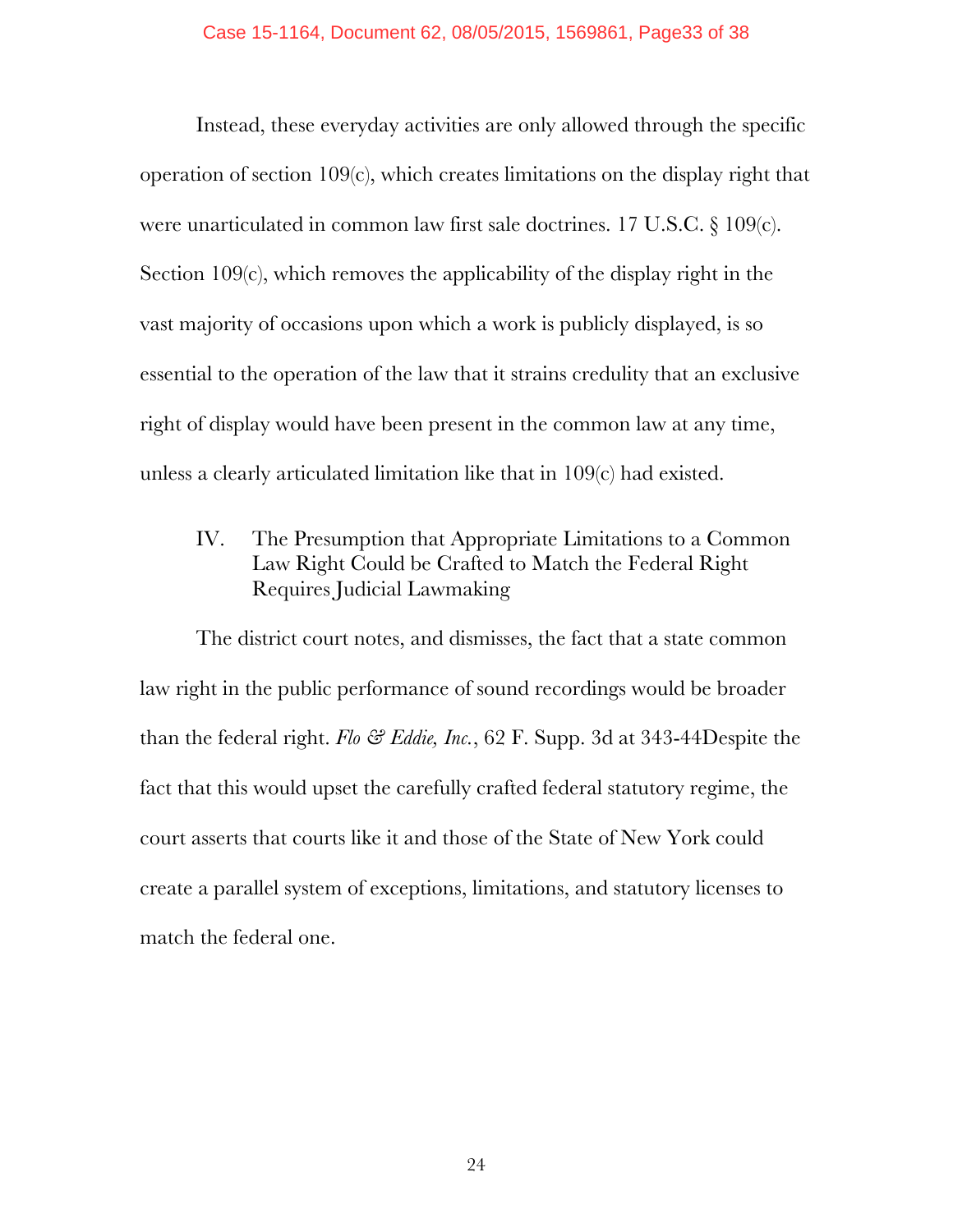While courts are certainly free to adopt and develop limitations and exceptions to exclusive rights,<sup>5</sup> it is far less likely that they can craft the equivalent of statutory licenses such as those in the DPRA. This constitutionally suspect viewpoint would have the courts usurp the role of the legislature by transforming the common law from a system of precedent and deliberate, incremental change to one of wholesale judicial lawmaking. Preemption of the legislature is hardly a straightforward application of judicial power. The district court's reference to the ASCAP/BMI consent decree is inapt; that consent decree is the result of a law enforcement action by the Department of Justice, applying antitrust law to a market prone to anticompetitive behavior. *Flo & Eddie, Inc.*, 62 F. Supp. 3d at 344It is not the result of the United States District Court for the Southern District of New York *sua sponte* imposing its policy views with respect to intellectual property on the music industry. Yet when the court below suggests that it is "capable of fashioning appropriate relief - and even of recognizing only such public performance rights in pre-1972 sound recordings as conform to rights statutorily conferred on holders of statutory copyright in post-1972 recordings," *Id.*, it is ascribing to itself the ability to legislate from the bench.

!!!!!!!!!!!!!!!!!!!!!!!!!!!!!!!!!!!!!!!!!!!!!!!!!!!!!!!

<sup>5</sup> *See, e.g., EMI Records, Ltd. v. Premise Media Corp.*, 2008 WL 5027245, 89 U.S.P.Q.2d 1593 (N.Y. Sup. Ct. Aug. 08, 2008) (applying and finding fair use in the context of a pre-1972 sound recording).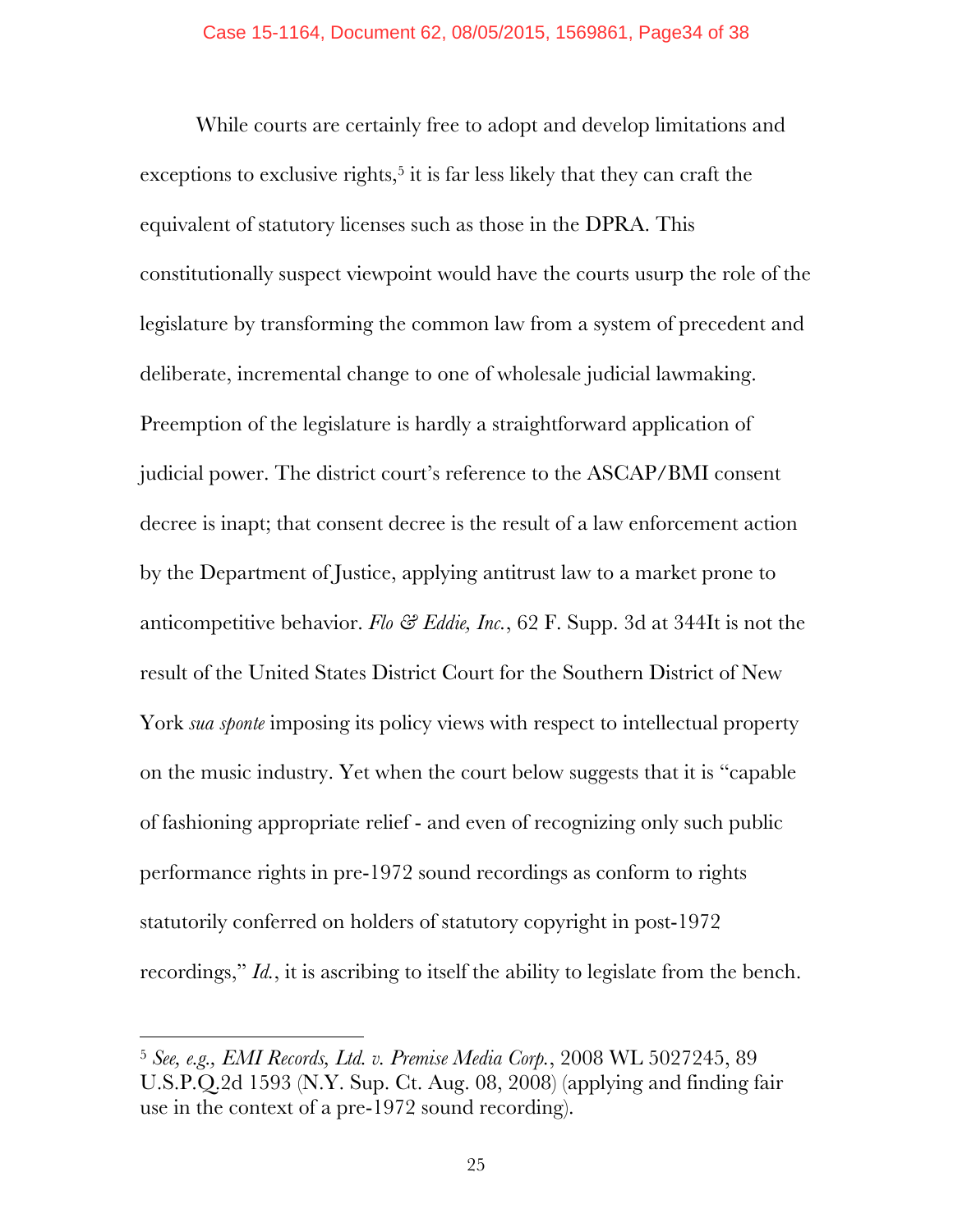The absence of common law evidence on whether a public performance right exists for sound recordings in New York is, in this particular case, evidence of its absence. To hold otherwise requires this Court to believe that the broadcast industry has operating unlawfully since its inception and that the music industry simply chose not to pursue an obvious source of revenue, despite its repeated statements that it would like to do so. Because the decision of the court below requires this Court to abandon both common law and common sense, it must be rejected.

### **CONCLUSION**

It is tempting to think that copyrights are, and have always been, uniform in both the types of works that they protect and in the particular rights that they grant to authors. However appealing this simplicity may be, it is belied by the history of copyright law in the United States. Traditional conceptions of copyright lacked many of the exclusive rights now recognized in federal statutes; nor did the creation of such rights by statute automatically create them within the common law. The absence of a public performance right in sound recordings at New York common law cannot be created or inferred by its limited presence in federal statute, nor does the common law of New York support its creation now. For these reasons, we believe that the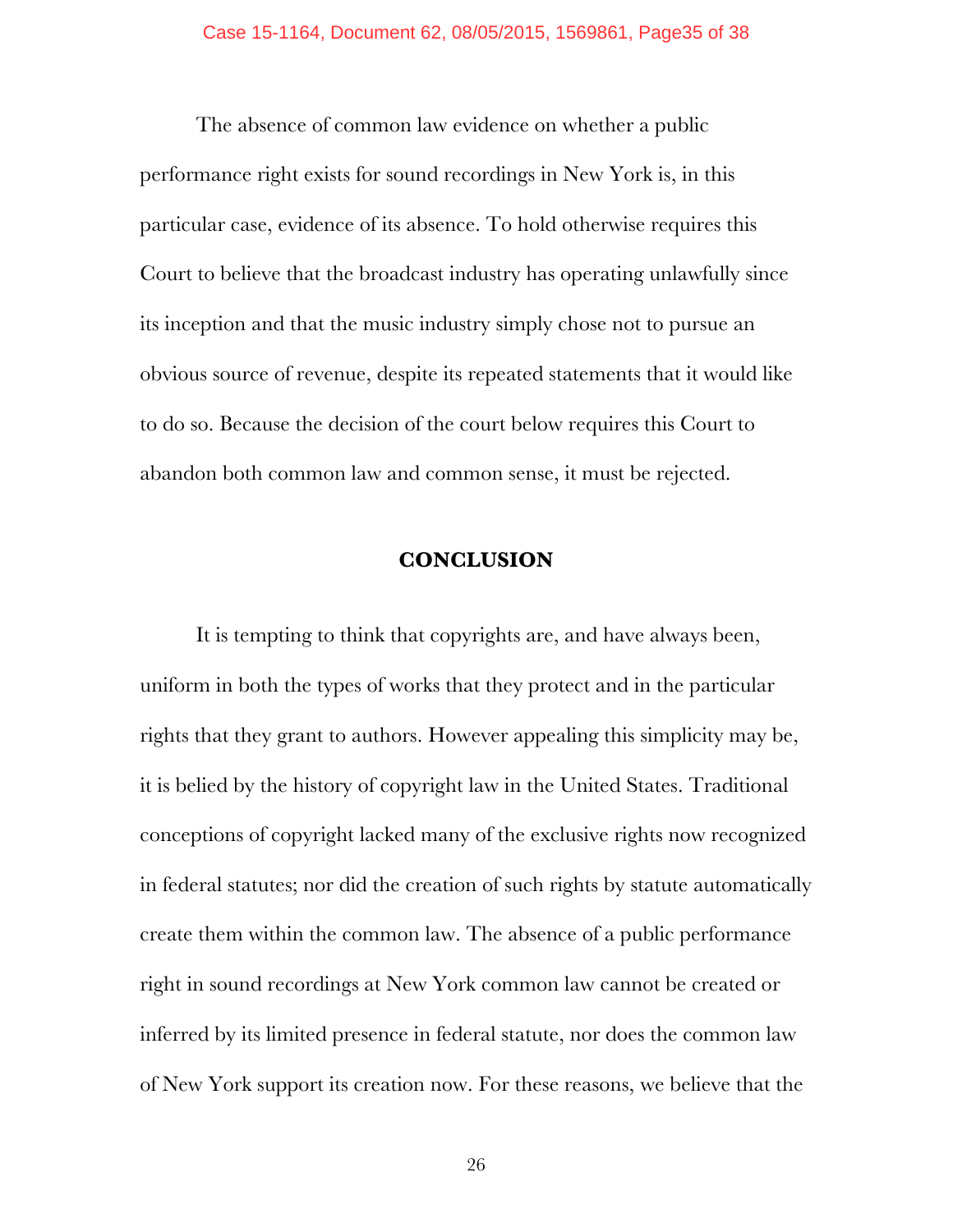#### Case 15-1164, Document 62, 08/05/2015, 1569861, Page36 of 38

decision of the district court with respect to the public performance right should be reversed.

Dated: August 5, 2015 By: /s/ Sherwin Siy

Sherwin Siy John Bergmayer Raza Panjwani PUBLIC KNOWLEDGE 1818 N St. NW Suite 410 Washington, DC 20036

*Attorneys for Amicus Curiae Public Knowledge*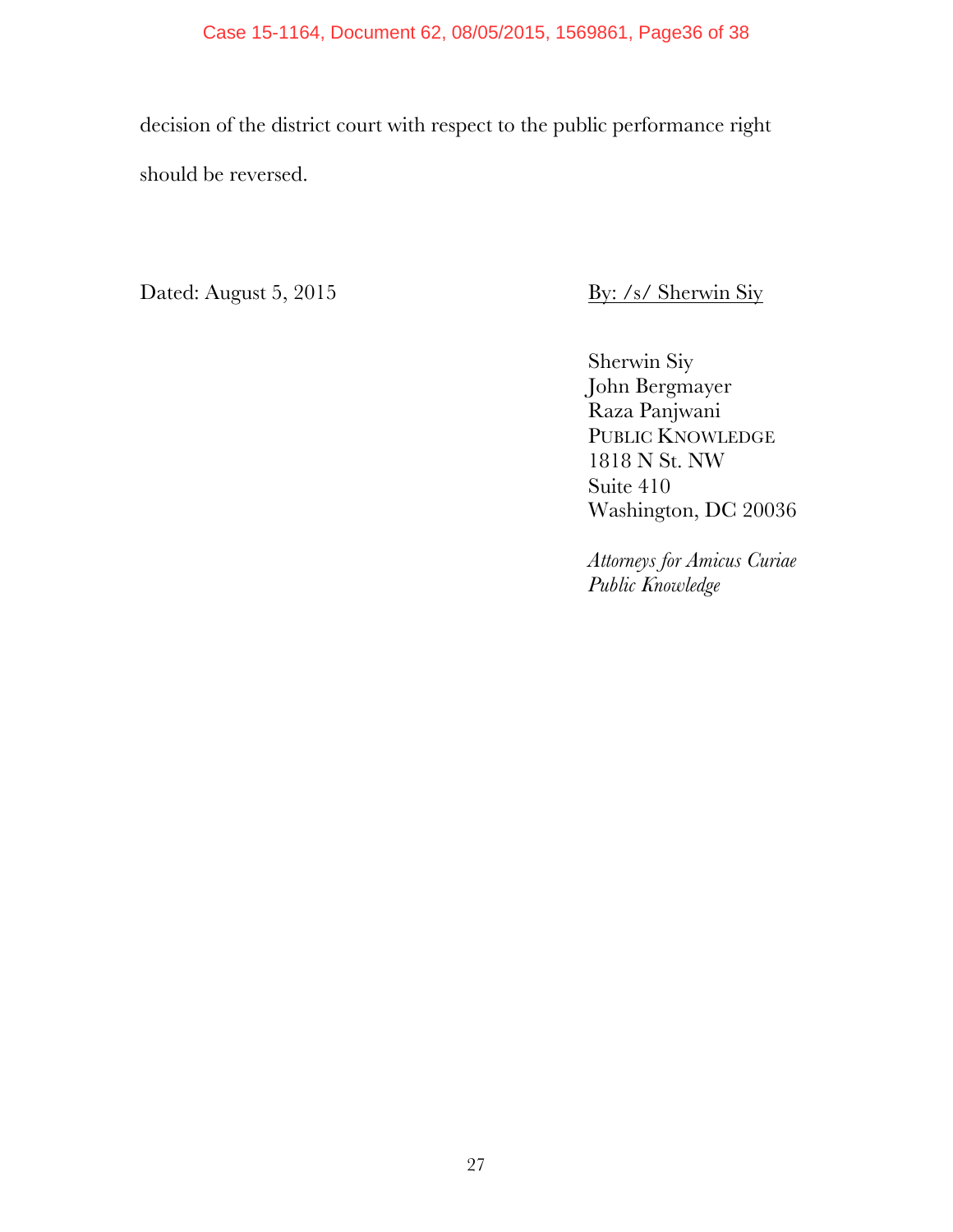# **CERTIFICATE OF COMPLIANCE WITH TYPE-VOLUME LIMITATION, TYPEFACE REQUIREMENTS, AND TYPE STYLE REQUIREMENTS PURSUANT TO FED. R. APP. P. 32(a)(7)(C)**

Pursuant to Fed. R. App. P.  $32(a)(7)(C)$ , I certify as follows:

1. This Brief of *Amicus Curiae* Public Knowledge In Support of Appellant complies with the type-volume limitation of Fed. R. App. P.  $32(a)(7)(B)$  because this brief contains 5,872 words, excluding the parts of the brief exempted by Fed. R. App. P.  $32(a)(7)(B)(iii)$ ; and

2. This brief complies with the typeface requirements of Fed. R. App.

P. 32(a)(5) and the type style requirements of Fed. R. App. P. 32(a)(6)

because this brief has been prepared in a proportionally spaced typeface

using Microsoft Word 2011, the word processing system used to prepare the brief, in 14 point Baskerville font.

Dated: August 5, 2015 By: /s/ Sherwin Siy

Sherwin Siy PUBLIC KNOWLEDGE 1818 N St. NW Suite 410 Washington, DC 20036

*Attorney for Amicus Curiae Public Knowledge*